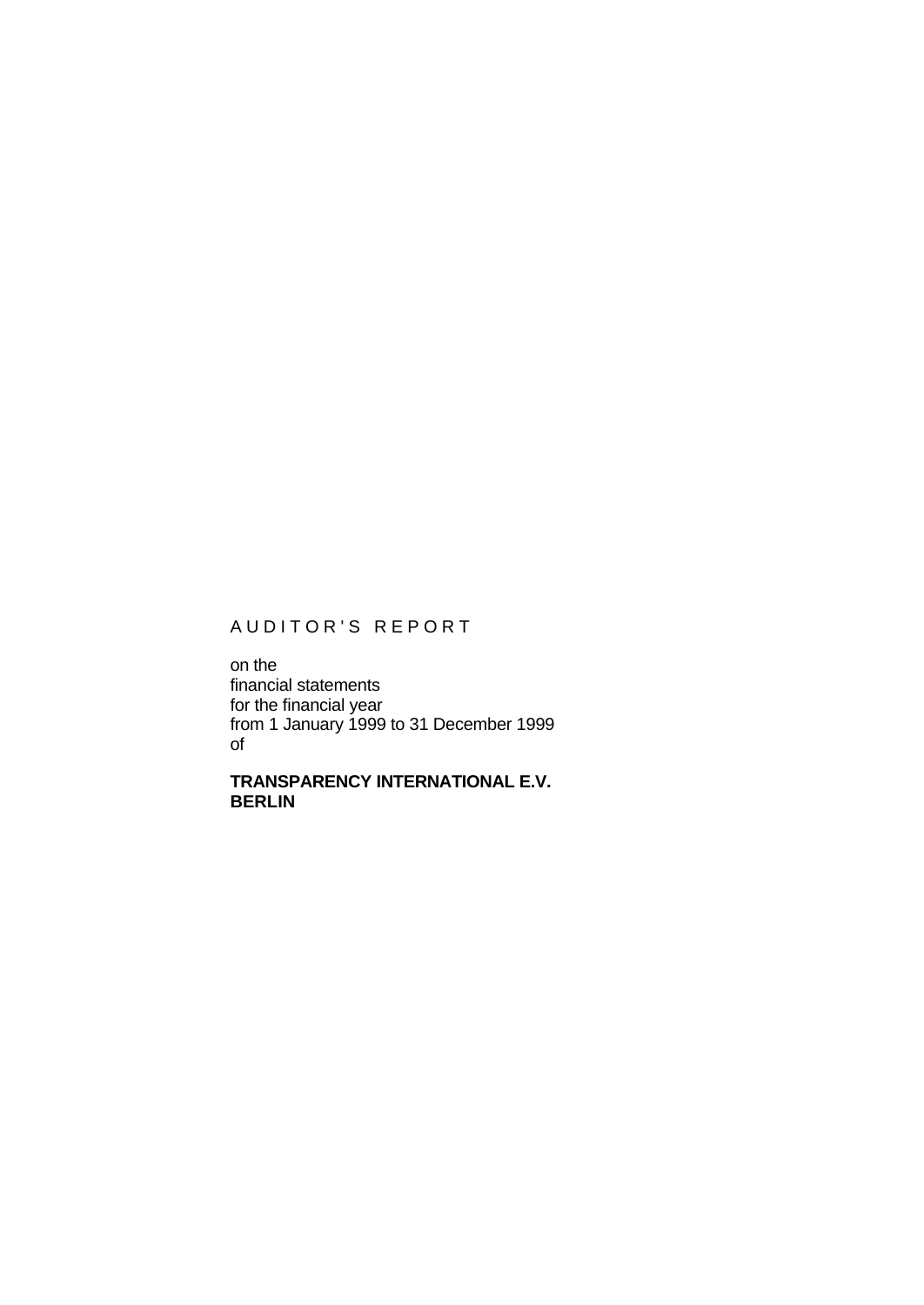

## **T A B L E O F C O N T E N T S**

| <b>I. TERMS OF ENGAGEMENT</b>                                                    |                |   |
|----------------------------------------------------------------------------------|----------------|---|
| <b>BASIC FINDINGS</b>                                                            |                | 2 |
| Situation of the Association                                                     | 2              |   |
| a) Opinion on the assessment of the situation by the legal representatives       | 2              |   |
| Facts impairing the development or jeopardising the existence of the Association | $\overline{2}$ |   |
| 2. Irregularities                                                                | $\overline{2}$ |   |
| a) Irregularities in terms of accounting                                         | $\overline{2}$ |   |
| b) Other irregularities                                                          | 2              |   |
| III. OBJECT, TYPE AND SCOPE OF THE AUDIT                                         |                | 3 |
| IV STATEMENTS AND EXPLANATORY NOTES ON THE ACCOLINTING                           |                | 4 |

| Facts impairing the development or jeopardising the existence of the Association | $\overline{2}$ |    |
|----------------------------------------------------------------------------------|----------------|----|
| 2. Irregularities                                                                | $\overline{2}$ |    |
| a) Irregularities in terms of accounting                                         | 2              |    |
| b) Other irregularities                                                          | $\overline{2}$ |    |
| III. OBJECT, TYPE AND SCOPE OF THE AUDIT                                         |                | 3  |
| IV. STATEMENTS AND EXPLANATORY NOTES ON THE ACCOUNTING                           |                | 4  |
| 1. Bookkeeping and other audited documents                                       | 4              |    |
| 2. Annual financial statements                                                   | 4              |    |
| a) Regularity of the annual financial statements                                 | 4              |    |
| b) Classification and explanation of the main items of the financial statements  | 6              |    |
| Analytical presentation                                                          | 13             |    |
| d) General conclusion on the annual financial statements                         | 13             |    |
| <b>AUDITOR'S OPINION</b>                                                         |                | 14 |

Page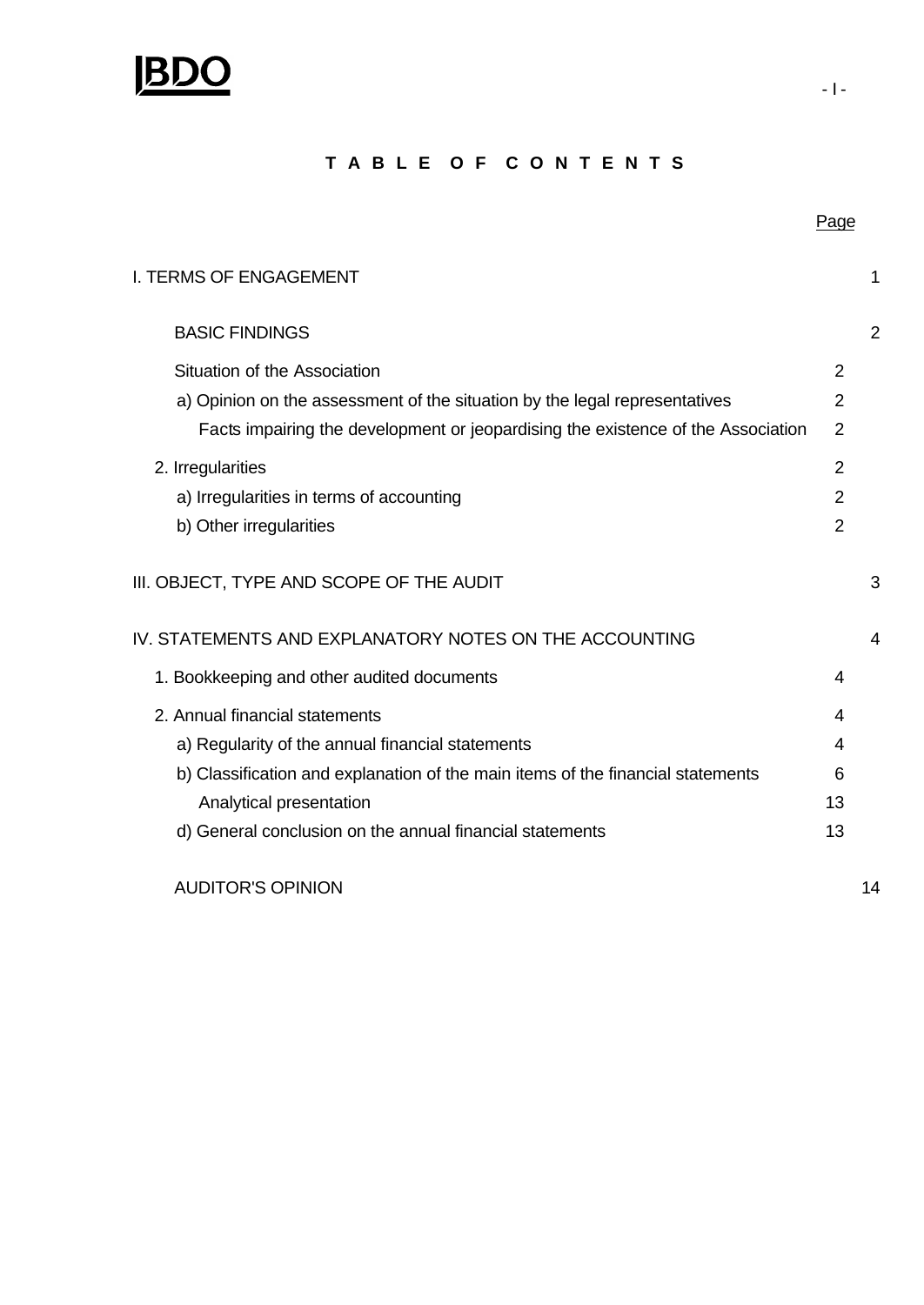

## **ANNEXES:**

| Annual financial statements<br>for the business year from 1 January 1999 to 31 December 1999 | Annex                                       |
|----------------------------------------------------------------------------------------------|---------------------------------------------|
| Balance sheet<br>Income statement<br>Inventory of fixed assets                               | Page<br>$\overline{2}$<br>Page<br>3<br>Page |
| Auditor's certificate                                                                        | Annex<br>Ш                                  |
| Legal, economic and fiscal status                                                            | $\mathbf{III}$<br>Annex                     |
| Legal status<br>Economic status<br><b>Fiscal status</b>                                      | Page<br>3<br>Page<br>3<br>page              |
| Standards terms of engagement for auditors and audit firms                                   | IV<br>Annex                                 |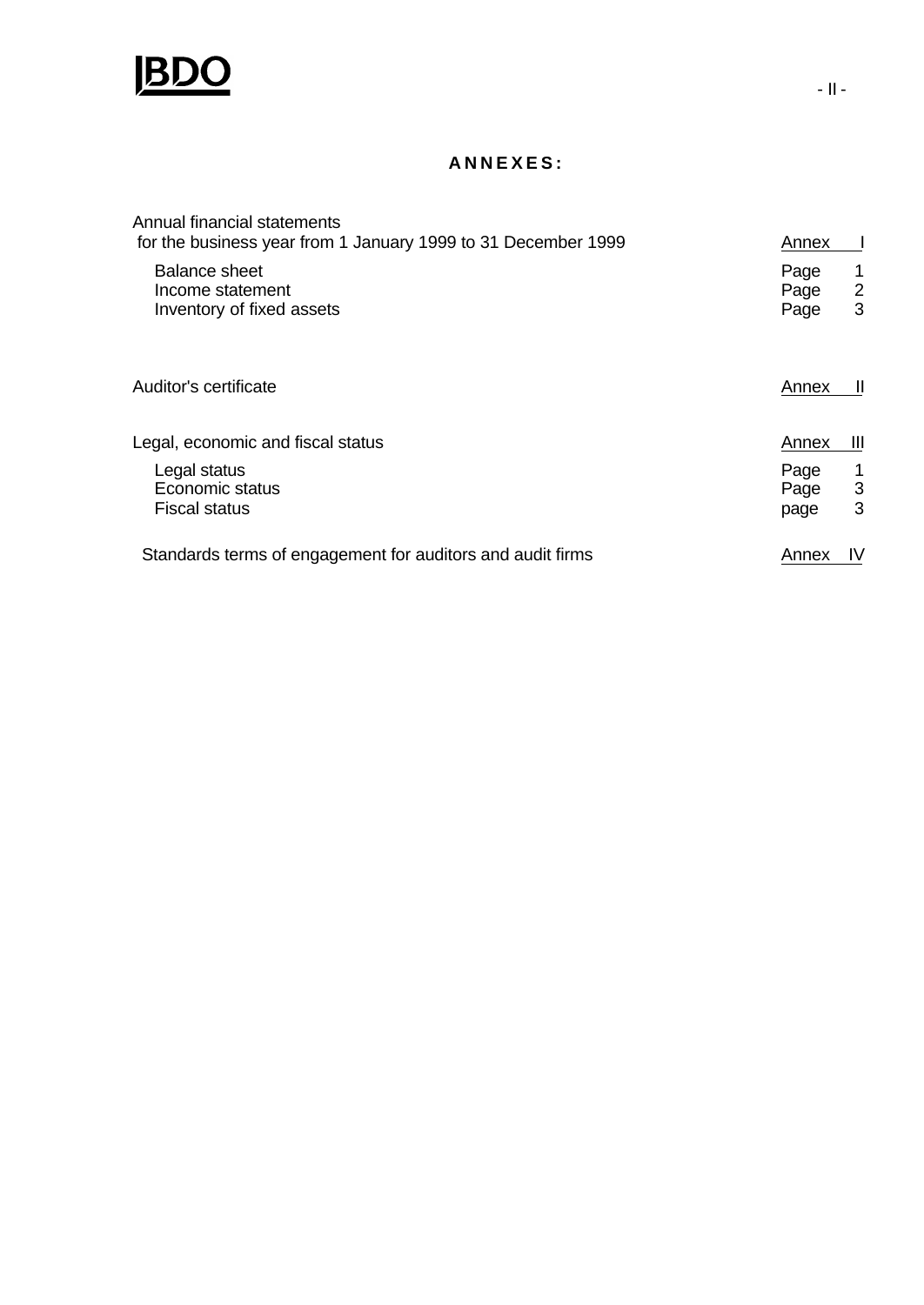

## **I. TERMS OF ENGAGEMENT**

The executive management of

# **TRANSPARENCY INTERNATIONAL E.V. BERLIN**

(hereinafter referred to as "TI" or "Association")

has engaged us to audit the financial statements as at 31 December 1999, including the accounting of the Association for the business year from 1 January 1999 to 31 December 1999 by applying §§ 316 and 317 HGB (German Commercial Code) accordingly.

We performed the audit on the premises of the Association in Berlin in May 2000. The final work within the scope of the engagement was performed on our business premises.

We have prepared the auditor's report in accordance with the auditing standard PS 450 of the German Institute of Auditors (Institut der Wirtschaftsprüfer e.V., Düsseldorf - IDW).

The performance of the audit procedures and our responsibility are governed - also vis-à-vis third parties - by the Standard terms of engagement for auditors and audit firms, as amended on 1 January 1999 (enclosed as Annex IV hereto).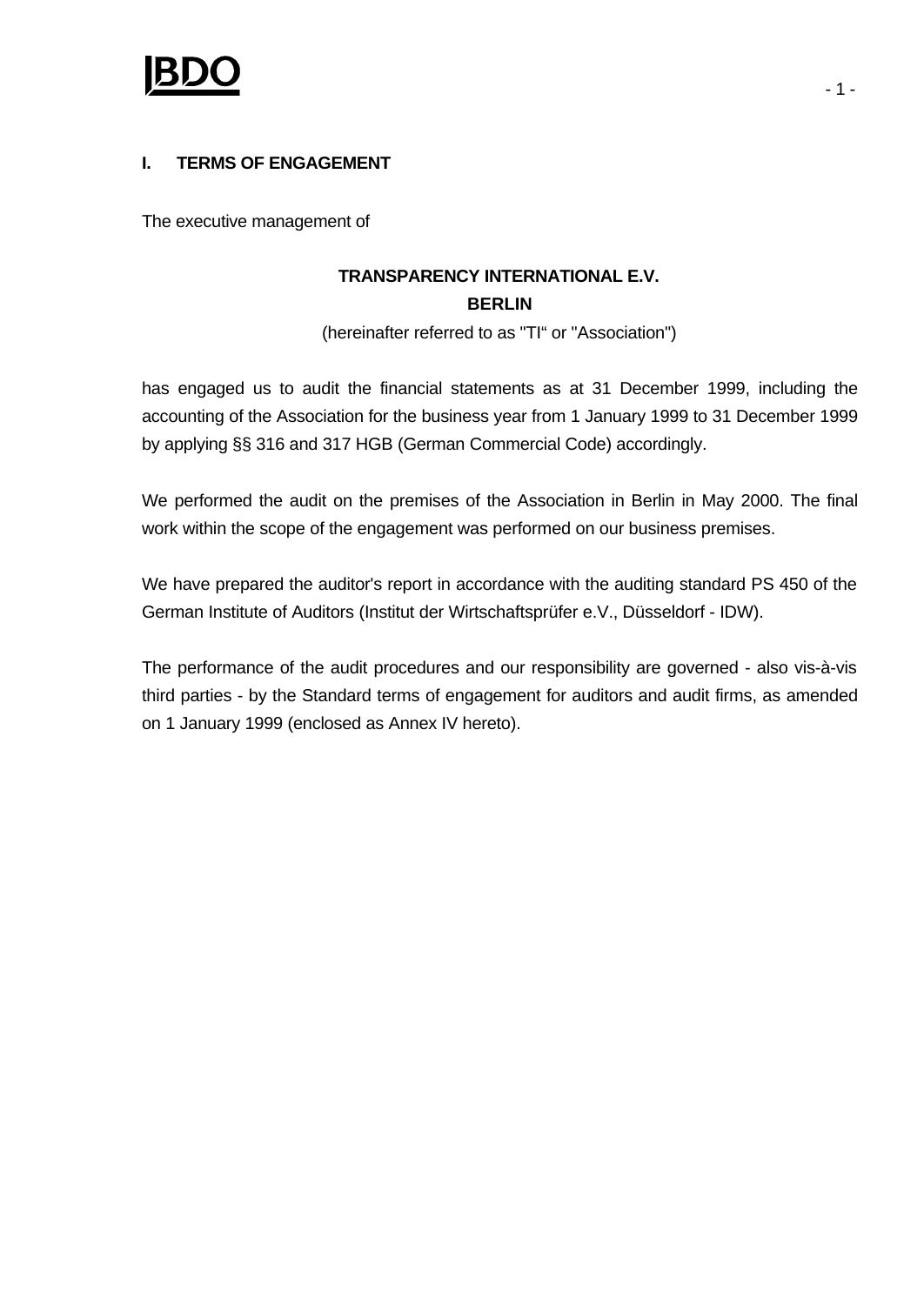## **II. BASIC FINDINGS**

## **1. Situation of the Association**

## **a) Opinion on the assessment of the situation by the legal representatives**

The Association admissibly does not prepare a management report. The assessment of its situation is, therefore, to be derived from the annual financial statements. On the basis of generally accepted accounting principles they provide a true and fair view of the Association's property, financial and income situation. The future development continues to be essentially dependant on whether and, to what extent, it will be possible to win donors for the purposes of the Association.

## **b) Facts impairing the development or jeopardising the existence of the Association**

In the course of our audit we have not identified any facts impairing the development or jeopardising the existence of the Association.

## **2. Irregularities**

## **a) Irregularities in terms of accounting**

We have not identified any inaccuracies or violations of accounting principles.

## **b) Other irregularities**

We have not identified any other violation of statutory provisions or provisions imposed by the Memorandum and Articles of Association.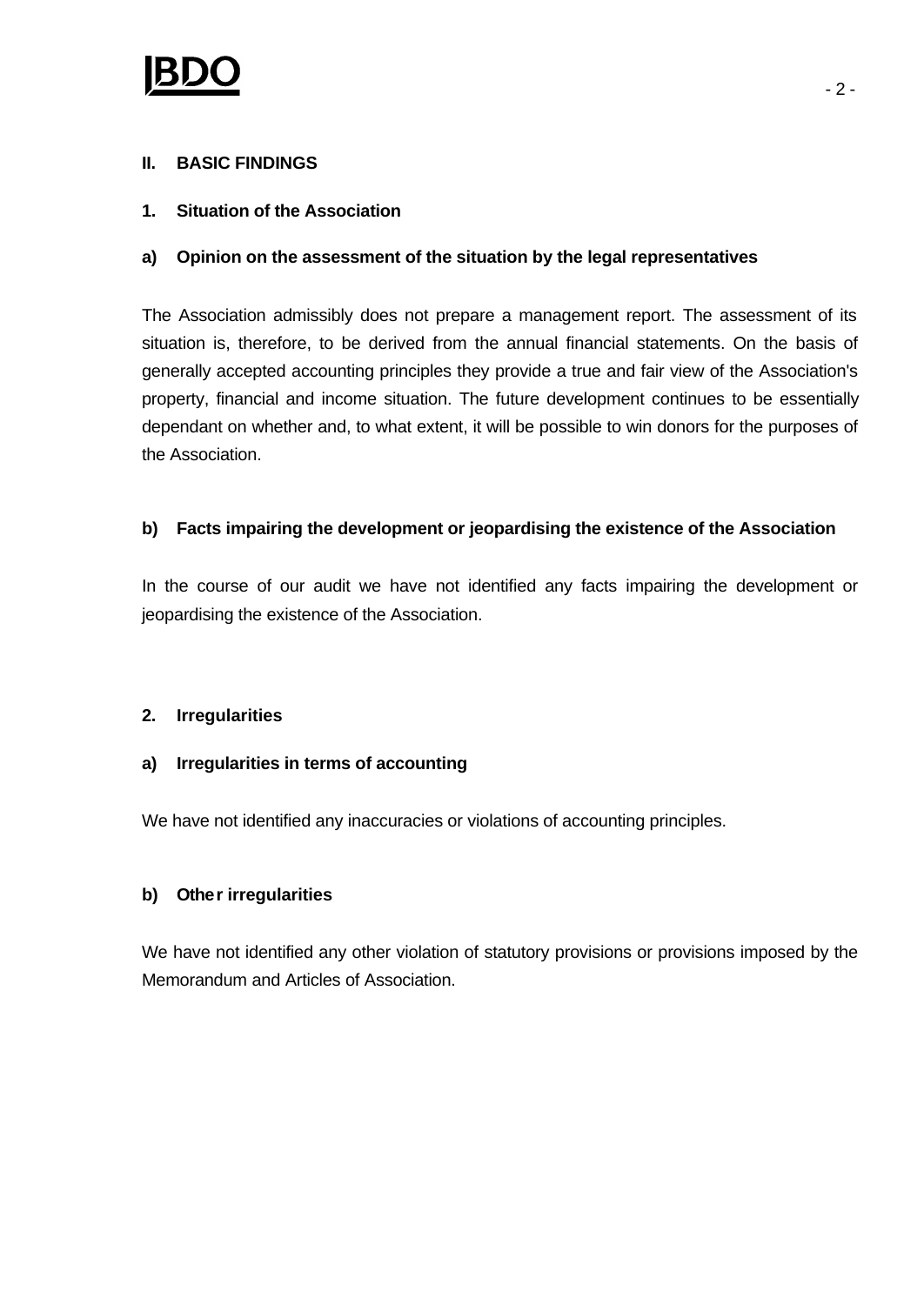## **III. OBJECT, TYPE AND SCOPE OF THE AUDIT**

The objects of our audit were the accounting and the annual financial statements of the Association.

Responsibility for the annual financial statements and the information made available to us is borne by the Executive of the Association. It is our duty to give an opinion on these documents and information within the framework of our statutory audit requirements.

Our audit was performed on the basis of an analogous application of §§ 316 ff HGB (German Commercial Code), taking into account the generally accepted auditing principles based on the expert reports, position papers and standards of the German Institute of Auditors (Institut der Wirtschaftsprüfer e.V. - IDW), Düsseldorf.

Within the framework of the performance of our audit we applied the risk-oriented audit approach which is also in accordance with international auditing standards.

We performed our audit on the basis of substantive audit procedures. The audit focused on the fixed assets and the accounts receivable and liabilities through the application of substantive analytical (plausibility auditing procedures) and other substantive auditing procedures (other individual auditing procedures). Our auditing procedures were performed within the framework of sampling which is standard practice in the profession.

We did not request confirmations or notifications of balances or information from third parties.

The legal representatives of the Association provided us with all the necessary clarifications and supporting documents and acknowledged their completeness and the completeness of the accounting and financial statements in a representation letter dated 26 May 2000.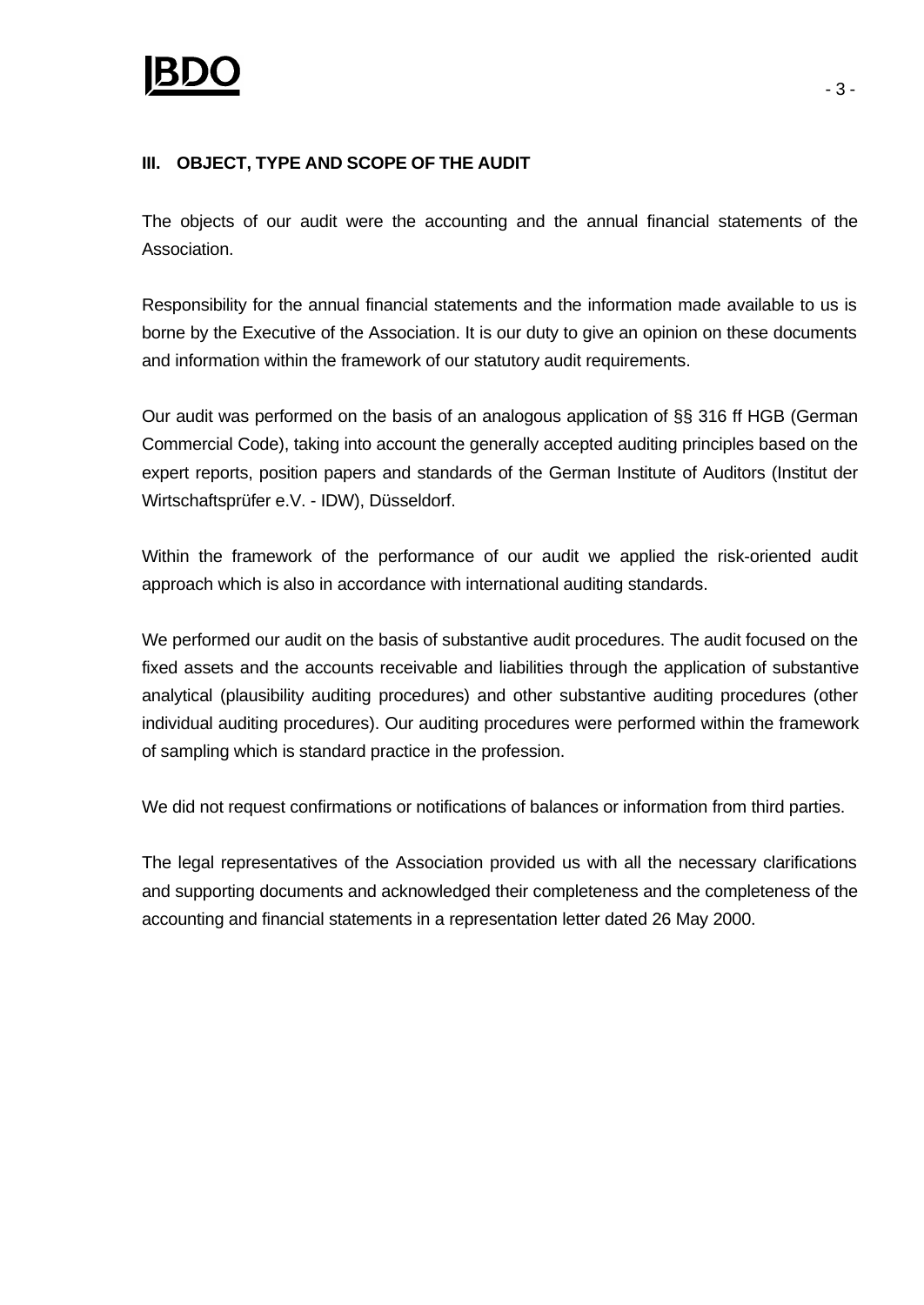## **IV. STATEMENTS AND EXPLANATORY NOTES ON THE ACCOUNTING**

## **1. Bookkeeping and other audited documents**

The basis of our audit was the accounting of the Association.

The books are kept by means of PCs Gateway GPG-350. The software for financial accounting is a software suite from Syska (SQLREWE).

Fixed asset accounting is performed manually through Excel. Payroll accounting is provided as a service by BDO Deutsche Warentreuhand Aktiengesellschaft, Berlin.

The bookkeeping and supporting vouchers are in compliance with the statutory provisions and the generally accepted accounting principles. The information taken from the other audited documents is properly presented in the books and financial statements.

The books as at 31 December 1999 were not yet formally closed by the end of our auditing. We, therefore, reserve the right to perform follow-up tests.

## **2. Annual financial statements**

## **a) Regularity of the annual financial statements**

The annual financial statements comply with the statutory provisions including generally accepted accounting principles. The balance sheet and income statement were properly derived from the accounting and the other audited documents.

The applicable provisions on carrying values, reporting and valuation, including the principle of consistency have been complied with. The voluntary preparation of notes was renounced by the Association. The accounting and valuation methods used are:

The fixed assets are reported at acquisition costs reduced by scheduled straight-line depreciation. For the movable fixed assets the half-year rule in accordance with the Income Tax Act is applied as a matter of principle, i.e. assets which are acquired during the first half year are accounted for with the full year depreciation, assets which are acquired during the second half year are accounted for with half of the annual depreciation.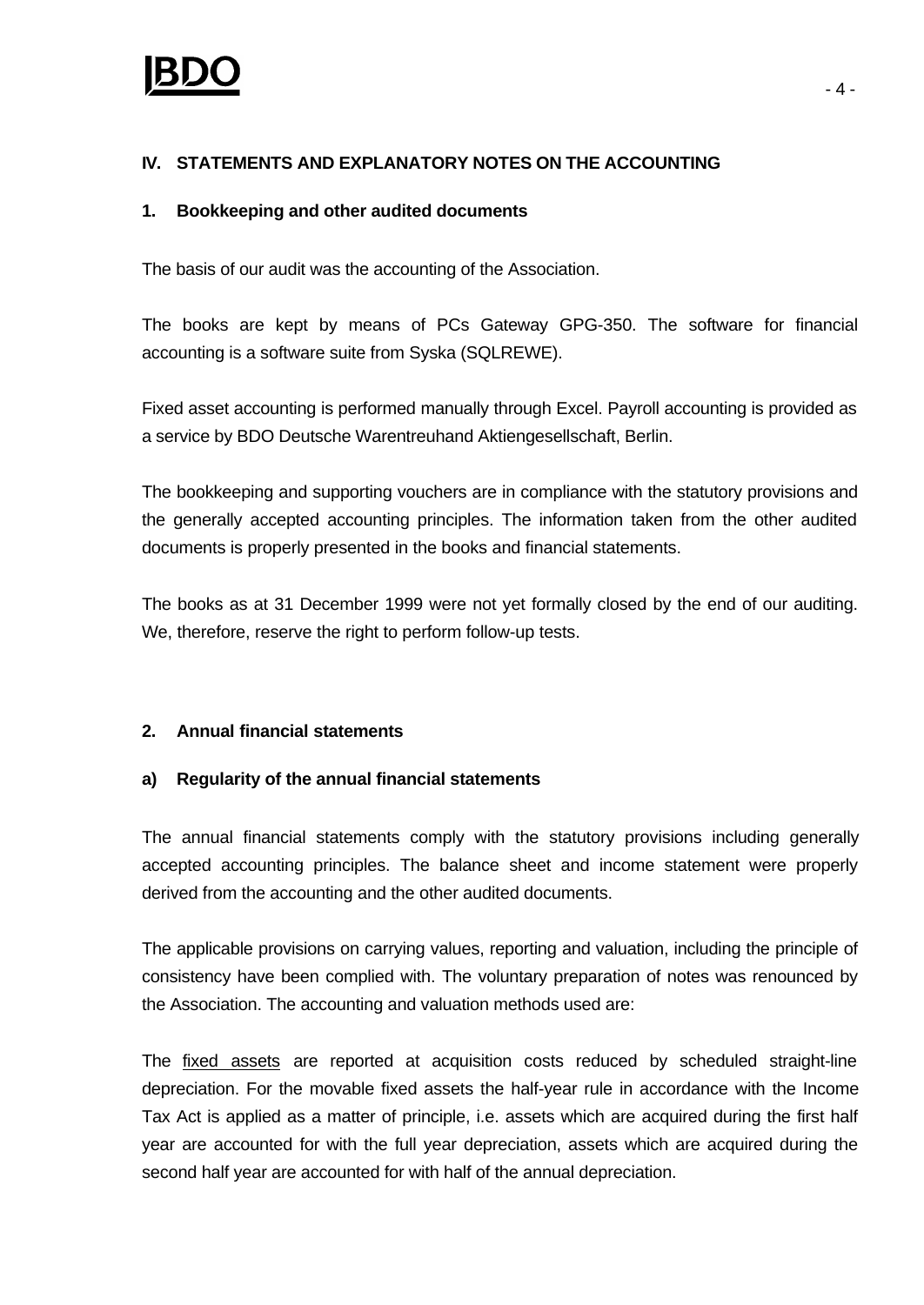

The current assets are strictly valued at the lower of cost or market.

Accounts receivable, other assets and liquid funds are valued at their nominal values; discernible individual risks are taken into account by allowances.

To the extend that fixed assets are capitalised which have been financed by third-party contributions, a corresponding special reserve from donations financing fixed assets is set up.

The provisions take into account all discernible risks and contingent liabilities.

Liabilities are reported with their amount of repayment.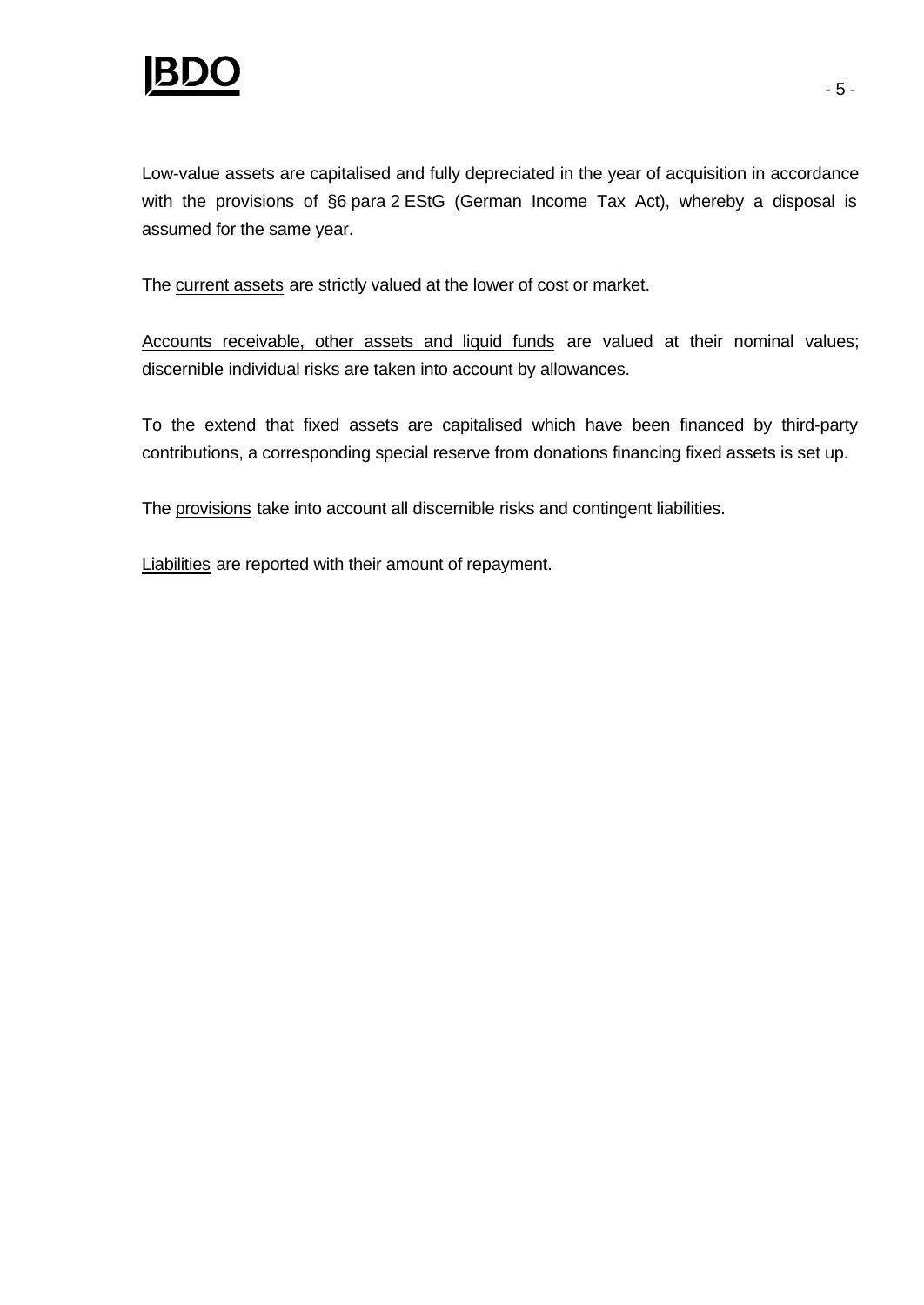

## **b) Classification and explanation of the main items of the financial statements**

### **TRADE RECEIVABLES** DM 1,930,774.33

(31.12.1998: DM 16,109.23)

- incl. receivables with an effective maturity of more than one year: DM 0.00

The accounts receivable break down as follows:

|                                                                                                                                               | DM                                                     |
|-----------------------------------------------------------------------------------------------------------------------------------------------|--------------------------------------------------------|
| Accounts receivable from TI National Chapters<br>Accounts receivable from donations to IACC<br>Accounts receivable from outstanding donations | 811.664,54<br>606.364,85<br>512.744,94<br>1.930.774,33 |

(31.12.1998: DM 5,262.03)

- incl. assets with an effective maturity of more than one year: DM 0.00

Other assets include a rent deposit (DM 23,000), accounts receivable from an employee (DM 10,000) and travel expense advances (DM 17,000).

### **LIQUID ASSETS** DM 2,570,375.01

(31.12.1998: DM 1,858,606.40)

Breakdown:

|                                 | <b>DM</b> | <b>DM</b>    |
|---------------------------------|-----------|--------------|
| Cash on hand<br>DM cash on hand | 215,61    |              |
| Travel cash on hand             | 8.739,78  | 8.955,39     |
| Cash in bank                    |           | 2.561.419,62 |
|                                 |           | 2.570.375,01 |

The travel cash on hand concerns foreign currency holdings for travel expense advances which were valued on the basis of the exchange rate on the reporting date.

The cash in bank was documented by the periodical closings and/or the daily statements of account of the banks as at 31 December 1999.

**OTHER ASSETS** DM 61,342.35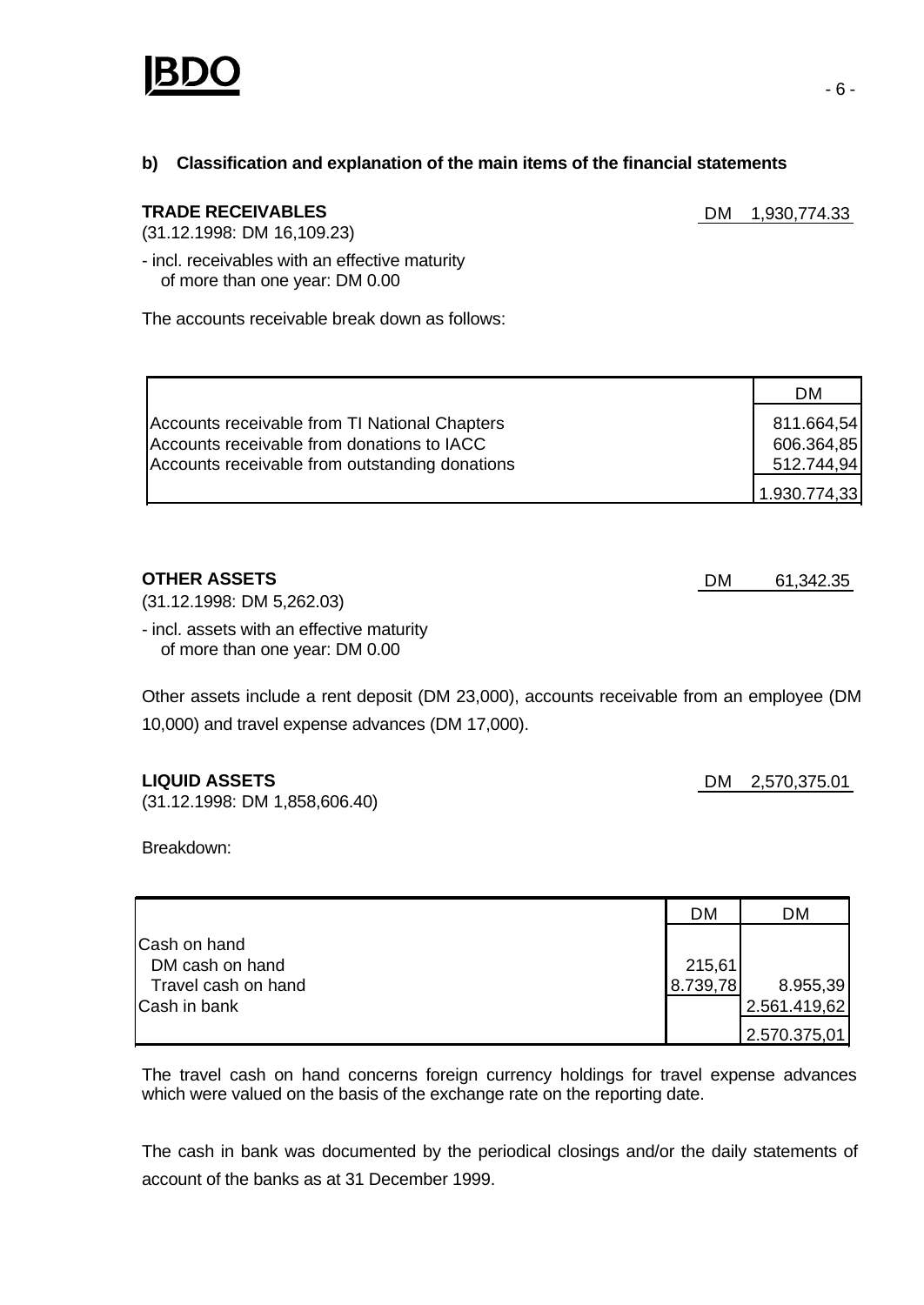

(31.12.1998: DM 427,500.00)

The reserves developed as follows:

|                            | DM         |
|----------------------------|------------|
| As at 1.1.1999             | 427.500,00 |
| Transfer to profit reserve | 415.377,00 |
| As at 31.12.1999           | 842.877,00 |

They break down as follows on the balance sheet day:

|                        | DM         |
|------------------------|------------|
| <b>Free reserve</b>    | 28.300,00  |
| Appropriated reserve   | 425.000,00 |
| Operating cash reserve | 389.577,00 |
|                        | 842.877,00 |

The free reserve includes 25% of the income from asset management minus costs incurred in that respect. A specific use is not yet envisaged.

In 1998 funds were transferred to the appropriated reserve for the  $9<sup>h</sup>$  International Anti-Corruption Conference which took place in Durban, South Africa, in 1999. Since the event was not fully accounted for at the balance sheet date, the reserve is maintained.

The transfer to the reserve for operating costs originated from the profit brought forward and the net income of 1999.

**RESERVES** DM 842,877.00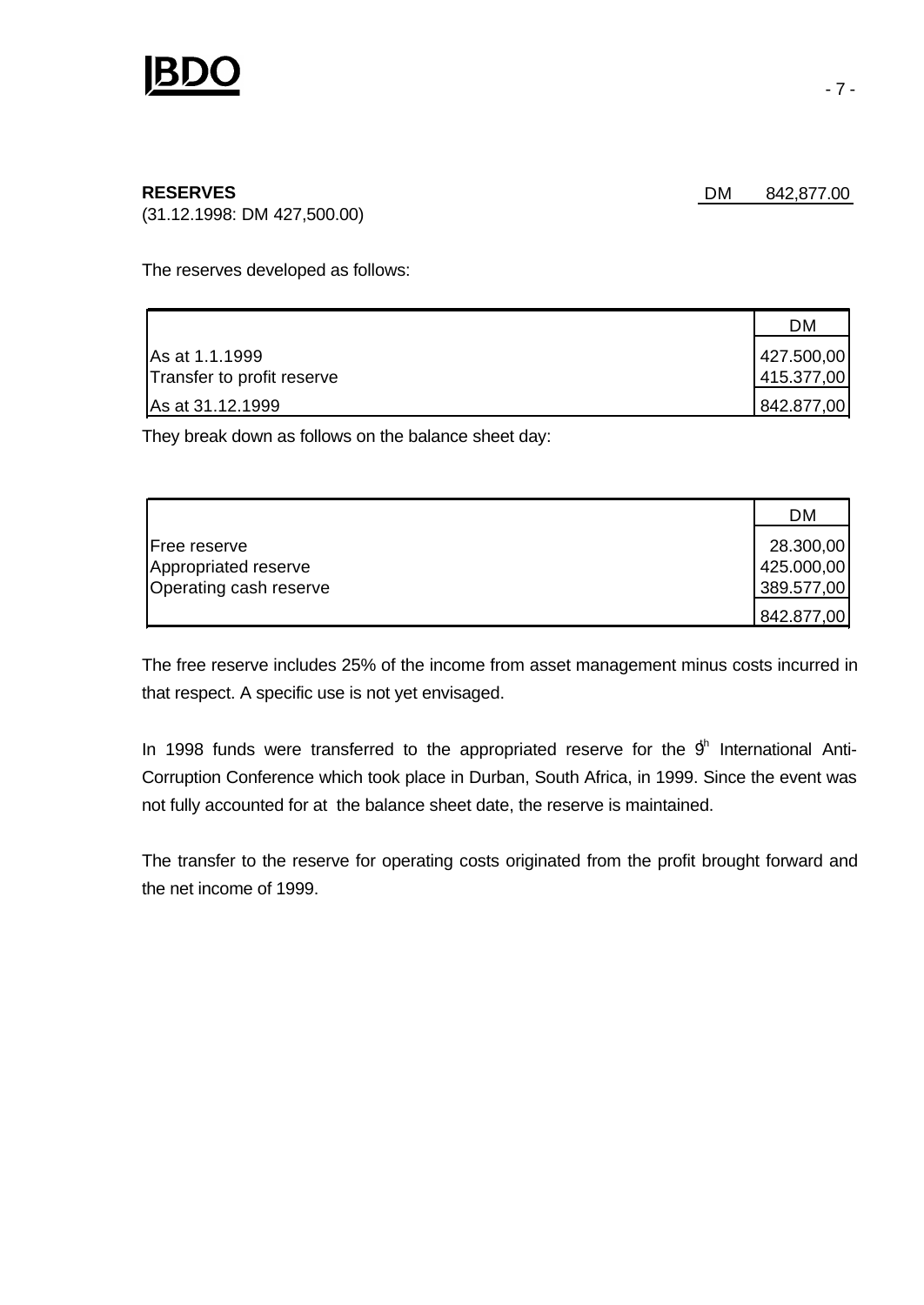

(31.12.1998: DM 91,392.83)

The net income for the year developed during the year under review as follows:

|                            | <b>DM</b>     |
|----------------------------|---------------|
| Profit brought forward     | 91.392,83     |
| Net income for the year    | 383.201,51    |
| Transfer to profit reserve | $-415.377,00$ |
| Net profit carried forward | 59.217,34     |

(31.12.1998: DM 62,500.00)

Breakdown:

|                                                  | As at<br>1.1.1999 | Applied   | Reversal            | Addition                                  | As at<br>31.12.1999   |
|--------------------------------------------------|-------------------|-----------|---------------------|-------------------------------------------|-----------------------|
|                                                  | <b>DM</b>         | DM        | <b>DM</b>           | <b>DM</b>                                 | DM                    |
| Provisions in connection<br>with human resources |                   |           |                     |                                           |                       |
| accruals for holiday pay                         | 10.000,00         | 10.000,00 | 0,00                | 61.166,60                                 | 61.166,60             |
| Employers Liability Insur. Ass.                  | 42.500,00         |           | 21.783,15 20.716,85 | 0,00                                      | 0,00                  |
| Severely handicapped levy                        | 0,00              | 0,00      | 0,00                | 9.600,00                                  | 9.600,00              |
|                                                  | 52.500,00         |           | 31.783,15 20.716,85 | 70.766,60                                 | 70.766,60             |
| Provisions for outstanding<br>invoices           |                   |           |                     |                                           |                       |
| Fees                                             | 0,00              | 0,00      | 0,00                | 42.210,60                                 | 42.210,60             |
| <b>Chapter settlements</b>                       | 0,00              | 0,00      | 0.001               |                                           | 128.000,00 128.000,00 |
| <b>Others</b>                                    | 10.000,00         | 0,00      | 0,00                | 17.243,81                                 | 27.243,81             |
|                                                  | 10.000,00         | 0,00      |                     | 0.00 187.454,41                           | 197.454,41            |
|                                                  | 62.500,00         |           |                     | 31.783,15 20.716,85 258.221,01 268.221,01 |                       |

**PROVISIONS** DM 268,221.01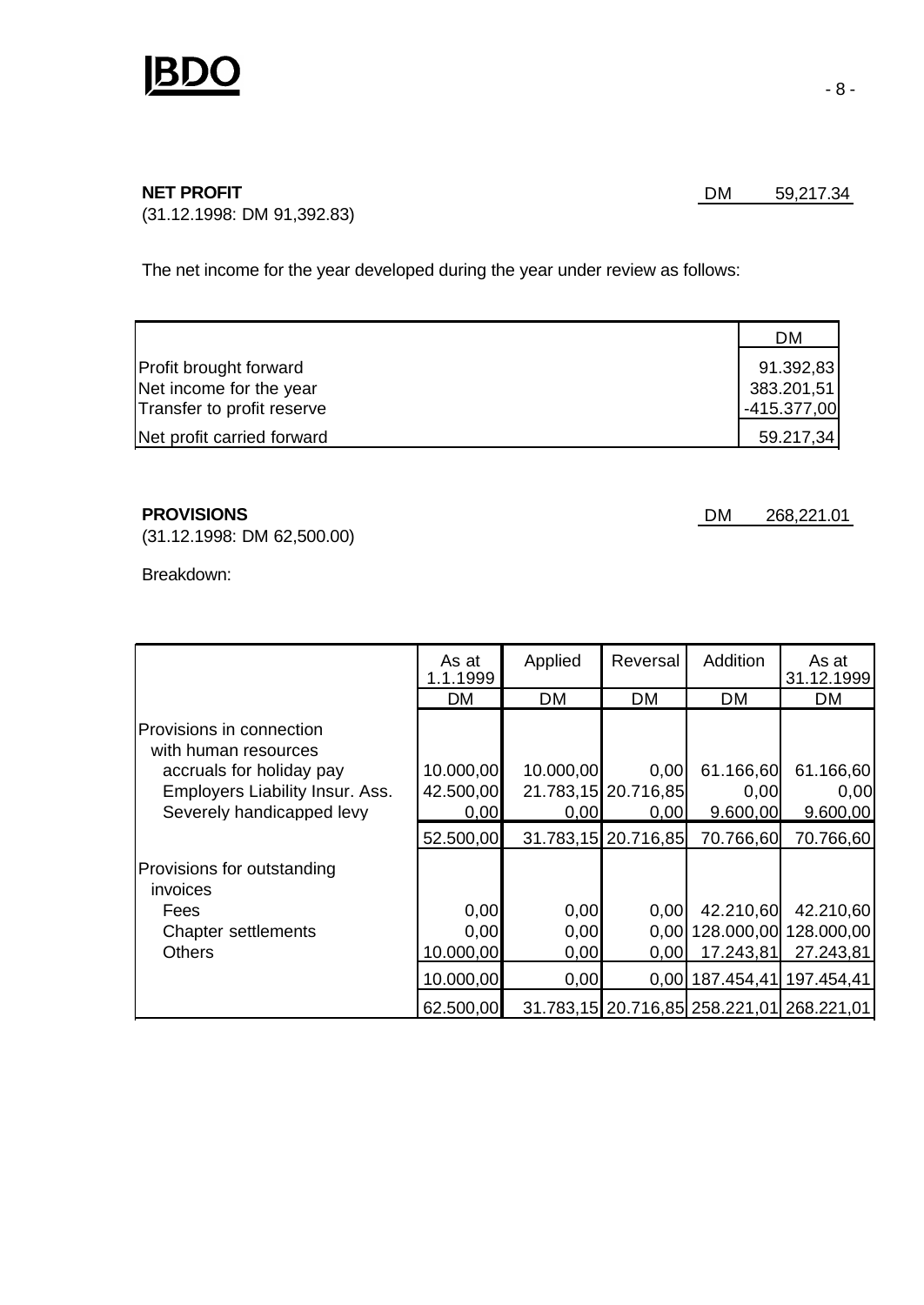

### **TRADE PAYABLES** DM 135,190.10

(31.12.1998: DM 37,428.94)

- incl. with an effective maturity of up to one year: DM 135,190.10

The main component of this item in the amount of DM 99,344.89 is the outstanding instalment payment to Instituto Gallup de la Argentina for the BPI Study.

### LIABILITIES FOR DONATIONS **DM** 3,122,930.32

(31.12.1998: DM 1,179,708.17)

- incl. with an effective maturity of up to one year: DM 3,122,930.32

The liabilities from donations break down as follows:

|                                                            | <b>DM</b>  | <b>DM</b>    |
|------------------------------------------------------------|------------|--------------|
| <b>Ford Foundation, USA</b>                                |            | 560.422,70   |
| MacArthur Foundation, USA (for Africa project)             | 242.979,00 |              |
| MacArthur Foundation, USA (for Latin America project)      | 77.311,90  | 320.290,90   |
| United States Agency for International Development (USAID) |            | 58.084,20    |
| World Bank                                                 |            | 462.622,00   |
| Canadian International Development Agency (CIDA)           |            | 415.948,00   |
| <b>Swiss Government</b>                                    |            | 366.191,73   |
| <b>Volkart Foundation</b>                                  |            | 396.044,50   |
| Open Society Institute, Hungary                            |            | 182.615,00   |
| Department for International Development, GB               |            | 100.780,00   |
| <b>EU PHARE Democracy Programme</b>                        |            | 163.363,12   |
| <b>AVINA Group, Switzerland</b>                            |            | 96.568,17    |
|                                                            |            | 3.122.930,32 |

The liabilities from donations reflect contributions received but where were project funds were not yet used at the balance sheet date.

- 9 -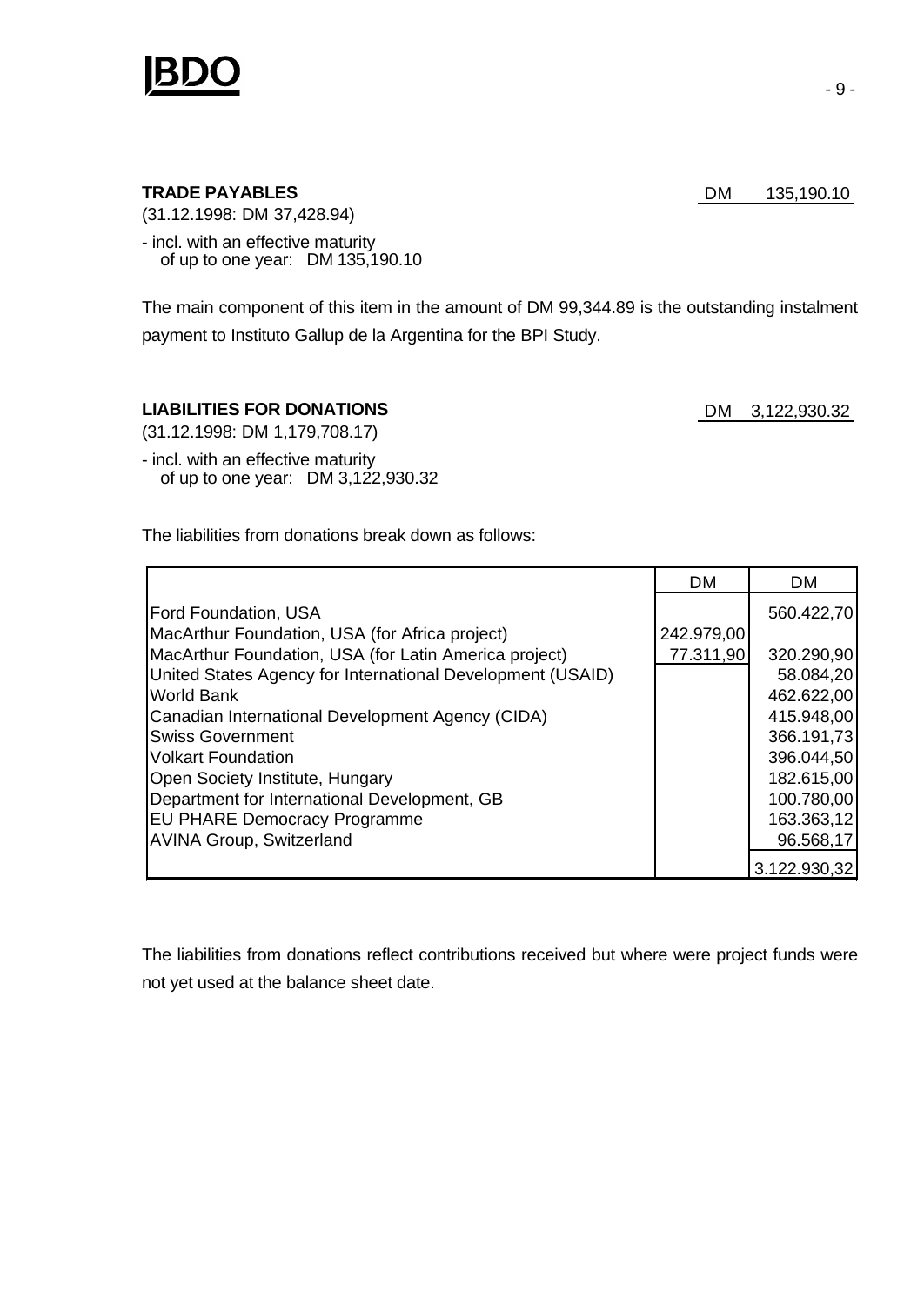

(31.12.1998: DM 143,485.00)

- incl. with an effective maturity of up to one year: DM 161,788.39
- incl. from taxes: DM 44,415.23 - incl. within the scope
- of social security: DM 58,763.40

Breakdown:

|                                                                                                                                                                      | <b>DM</b>              | DM                                  |
|----------------------------------------------------------------------------------------------------------------------------------------------------------------------|------------------------|-------------------------------------|
| Liabilities in connection with human resources<br>Social security costs<br>Wage and church tax<br><b>Miscellaneous</b><br>Liabilities from subsidies to be passed on | 58.763,40<br>44.415,23 | 19.322,70 122.501,33                |
| <b>TI Chapters</b><br>Miscellaneous                                                                                                                                  |                        | 29.924,68<br>9.362,38<br>161.788,39 |

The liabilities in connection with human resources were settled at the time of the audit (May 2000).

### **INCOME FROM DONATIONS AND SUBSIDIES** DM 5,720,318.53

(31.12.1998: DM 3,906,456.54)

Breakdown:

|                                                    | <b>DM</b>    | DM                      |
|----------------------------------------------------|--------------|-------------------------|
| Income from donations by third parties             |              |                         |
| Open Society Institute, Hungary                    | 1.493.738,97 |                         |
| US Agency for International Development (USAID)    | 765.758,55   |                         |
| <b>MacArthur Foundation, USA</b>                   | 716.404,46   |                         |
| Danish International Development Agency (DANIDA)   | 111.921,75   |                         |
| Ministry of foreign affairs Finland (FINIDA)       | 164.375,70   |                         |
| Ford Foundation, USA                               | 248.321,53   |                         |
| <b>Volkart Foundation</b>                          | 672.383,77   |                         |
| Swedish International Development Authority (SIDA) | 158.700,21   |                         |
| Canadian International Development Agency (CIDA)   | 173.111,35   |                         |
| <b>Dutch Government</b>                            | 238.995,60   |                         |
| Other donations below DM 100,000                   |              | 268.007,85 5.011.719,74 |
| Income from donations for the IACC                 |              | 606.364,85              |
| Income from donations by associated entities       |              |                         |
| TI - USA                                           | 97.324,34    |                         |
| TI - Australia                                     | 4.909,60     | 102.233,94              |
|                                                    |              | 5.720.318,53            |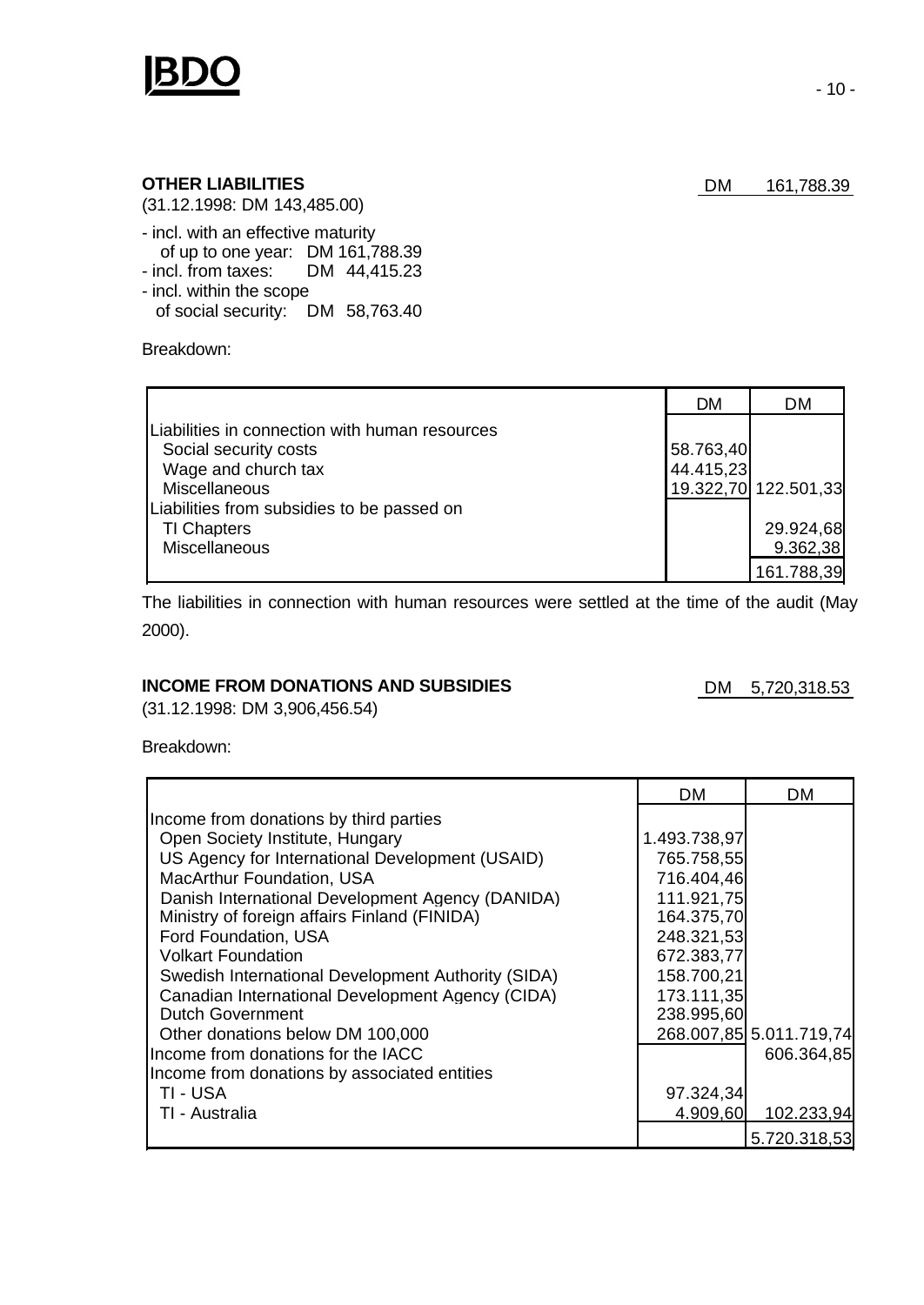

## **OTHER OPERATING INCOME DM** 541,466.29

(31.12.1998: DM 195,146.31)

#### Breakdown:

|                                                | 1999<br><b>DM</b> | 1998<br><b>DM</b>     |
|------------------------------------------------|-------------------|-----------------------|
|                                                |                   |                       |
| Income from expense donations                  | 16.673,65         | 81.554,52             |
| Income from cost reimbursements                | 49.946,88         | 56.284,67             |
| Exchange profits                               | 343.090,16        | 0,00                  |
| Income from the reversal of provisions         | 21.860,70         | 0,00                  |
| Income not relating to the period under review | 99.524,63         | 50.479,51             |
| Sundry                                         | 10.370,27         | 6.827,61              |
|                                                |                   | 541.466,29 195.146,31 |

Taking into account the reported exchange losses (DM 212,000), the net foreign exchange result amounts to DM 131,000.

### **PERSONNEL EXPENSES** DM 1,652,704.86

(31.12.1998: DM 1,026,299.16)

As at 31 December 1999 24 (previous year: 17) persons were employed.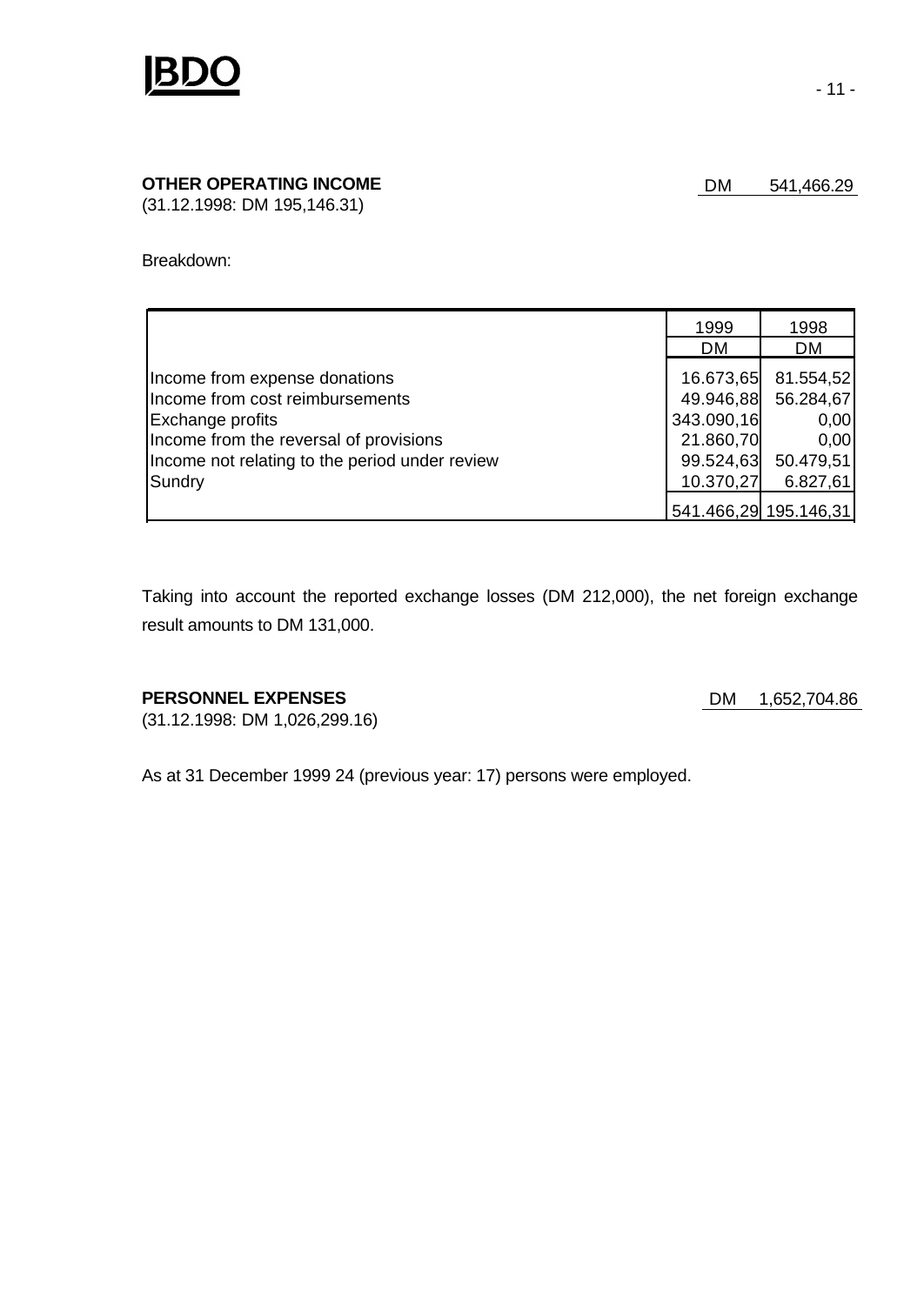

## **OTHER OPERATING EXPENSES** DM 4,203,538.91

(31.12.1998: DM 2,723,693.21)

Breakdown:

|                                                  | 1999         | 1998                        |
|--------------------------------------------------|--------------|-----------------------------|
|                                                  | DM           | <b>DM</b>                   |
| Administrative expenses                          |              |                             |
| Honoraria                                        | 1.140.014,83 | 880.983,29                  |
| Translation and editorial costs/Int. studies     | 306.495,03   | 0,00                        |
| <b>Travel expenses</b>                           | 790.044,67   | 426.189,82                  |
| Mail and telephone costs                         | 195.388,94   | 144.076,15                  |
| <b>Publication costs</b>                         | 109.677,36   | 102.177,56                  |
| Computer and Web site costs                      | 85.332,41    | 95.646,90                   |
| Other personnel costs                            | 49.460,71    | 91.540,72                   |
| Exchange losses                                  | 228.089,30   | 72.232,65                   |
| <b>Cleaning costs</b>                            | 21.872,24    | 13.841,37                   |
| Coyping costs                                    | 58.148,58    | 12.281,93                   |
| Monetary transaction costs                       | 20.899,06    | 12.051,43                   |
| Insurance                                        | 8.753,72     | 8.330,40                    |
| Other administrative costs                       | 89.061,36    | 40.123,33                   |
|                                                  | 3.103.238,21 | 1.899.475,55                |
| Project and meeting costs                        | 815.477,11   | 619.411,25                  |
| Rent and leasing costs                           | 245.903,64   | 122.878,04                  |
| Expenses not relating to the period under review | 7.483,04     | 22.973,52                   |
| Maintenance costs                                | 6.662,69     | 10.471,06                   |
| Miscellaneous                                    | 24.774,22    | 48.483,79                   |
|                                                  |              | 4.203.538,91   2.723.693,21 |

## **EXTRAORDINARY INCOME** DM 122,522.72

(31.12.1998: DM 0.00)

TI was presented with the Freedom Award 1999 by the Max Schmidheiny Foundation, St. Gallen.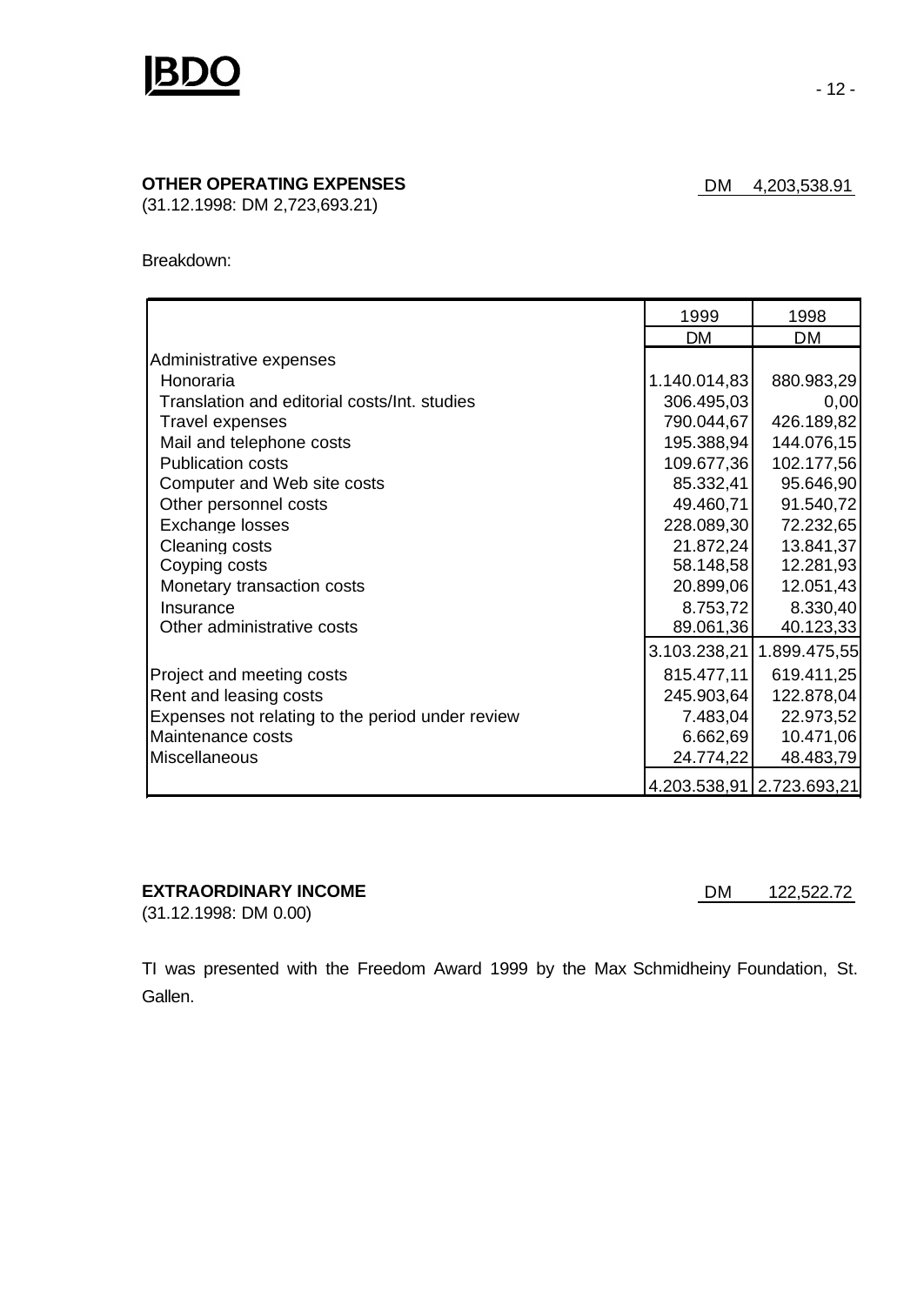

## **c) Analytical presentation**

|                                     | 1999     |         | Prev. year |         | Change   |         |
|-------------------------------------|----------|---------|------------|---------|----------|---------|
|                                     | 000 DM   | ℅       | 000 DM     | ℅       | 000 DM   | %       |
| Income from donations and subsidies | 5.720    | 91,4    | 3.906      | 95,2    | 1.814    | 46,4    |
| Other operating income              | 541      | 8,6     | 195        | 4,8     | 346      | 177,4   |
| <b>Operating output</b>             | 6.261    | 100,0   | 4.101      | 100,0   | 2.160    | 52,7    |
| Personnel expenses                  | $-1.653$ | $-26.4$ | $-1.026$   | $-25,0$ | $-627$   | $-61,1$ |
| Use of fixed assets                 | $-151$   | $-2,4$  | $-116$     | $-2,8$  | $-35$    | $-30,2$ |
| Administrative expenses             | $-3.103$ | $-49,6$ | $-1.899$   | $-46,4$ | $-1.204$ | $-63,4$ |
| Other expenses                      | $-1.100$ | $-17,5$ | $-825$     | $-20,1$ | $-275$   | $-33,3$ |
| <b>Operating result</b>             | 254      | 4,1     | 235        | 5,7     | 19       | 8,1     |
| Financial result                    | 6        | 0,1     | 12         | 0,3     | $-6$     | $-50,0$ |
| <b>Business result</b>              | 260      | 4,2     | 247        | 6,0     | 13       | 5,3     |
| <b>Special items</b>                | 123      | 2,0     | 0          | 0,0     | 123      | 100,0   |
| Net income for the year             | 383      | 6,2     | 247        | 6,0     | 136      | 55,1    |

The increase in other operating income and other expenses results mainly from exchange profits/losses.

## **d) General conclusion on the annual financial statements**

On the basis of generally accepted accounting principles, the annual financial statements provide a true and fair view of the Association's property, financial and income situation.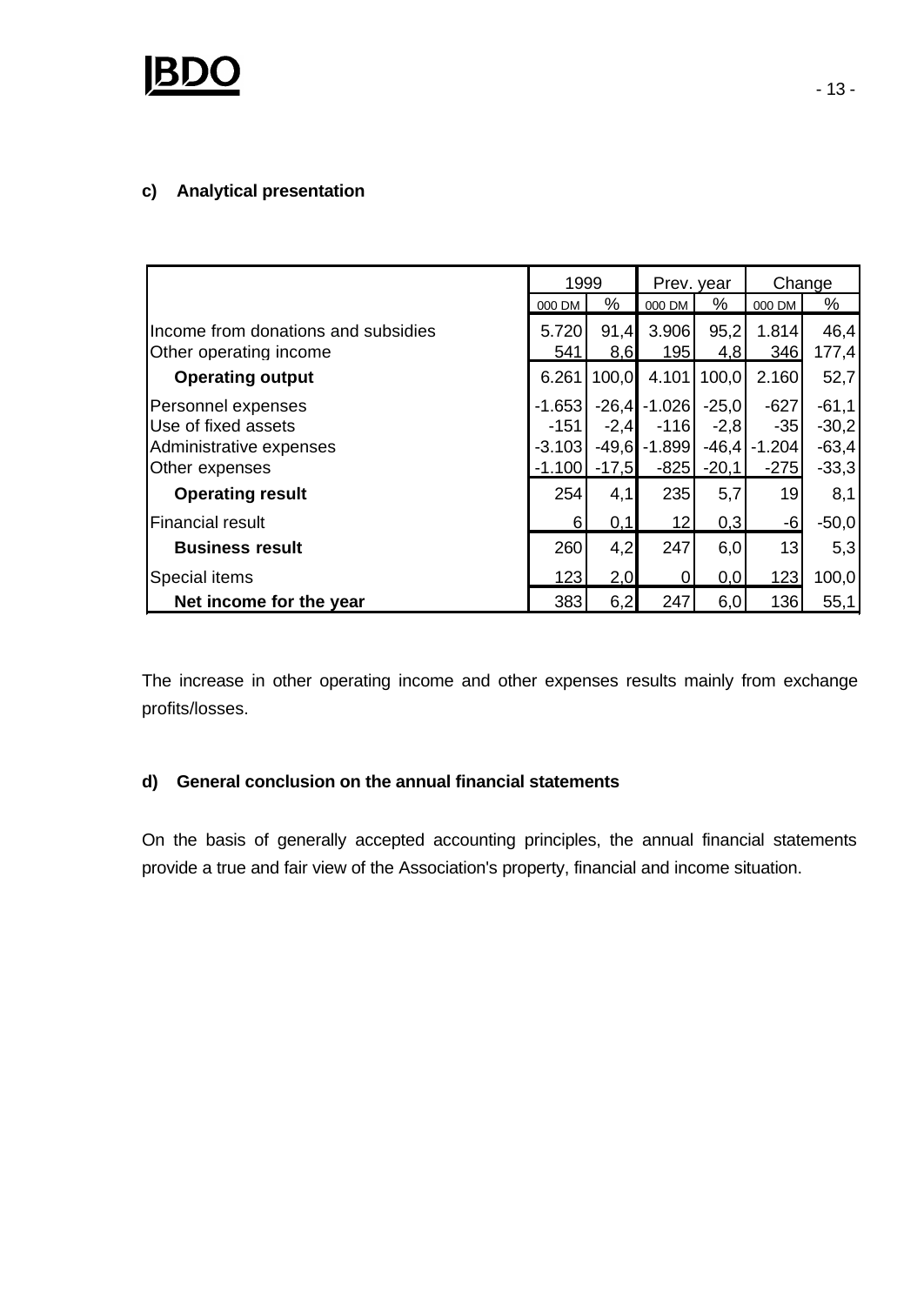## **V. AUDITOR'S OPINION**

We issued the following unqualified auditor's opinion (Annex II) in Berlin on 14 July 2000 for the financial statements of **Transparency International e.V., Berlin,** for the financial year from 1 January 1999 to 31 December 1999 (Annex I - Annual Financial Statements:

"We have audited the annual financial statements of Transparency International e.V. for the financial year ending on 31 December 1999. Responsibility for the accounting and preparation of the annual financial statements lies with the executive management of the Association. It is our duty to give an opinion on the annual financial statements on the basis of the audit carried out by us.

We carried out our audit of the annual financial statements in accordance with § 317 HGB (German Commercial Code) in compliance with the generally accepted auditing standards laid down by the German Institute of Auditors (IDW). According to these standards the audit must be planned and performed in such a way that irregularities and inadequacies which have a major impact on the view of the property, financial and income position as provided by compliance with the generally accepted accounting principles can be identified with a sufficient degree of certainty. The audit procedures have been defined against the background of knowledge available in respect of the business activities as well as the economic and legal framework conditions of the Association and expectations in respect of possible errors. Within the framework of the audit, the effectiveness of the internal controll system as well as the evidence and support for the information in the accounts and annual financial statements were mainly checked on a sampling basis. The audit encompasses the assessment of the accounting principles applied and the main estimates of the executive management as well as an appraisal of the general presentation of the annual financial statements and the management report. We believe that our audit constitutes a sufficiently reliable basis for our assessment.

Our audit did not give rise to any objections.

We have reached the conclusion that with due regard to the generally accepted accounting principles, the annual financial statements give a true and fair view of the Association's property, financial and income position."

We submit the above report in accordance with the statutory provisions and the generally accepted principles of reporting on audits.

Berlin, 17 July 2000

BDO Deutsche Warentreuhand Aktiengesellschaft Wirtschaftsprüfungsgesellschaft

Wollank **ppa. Märschenz** Auditor Auditor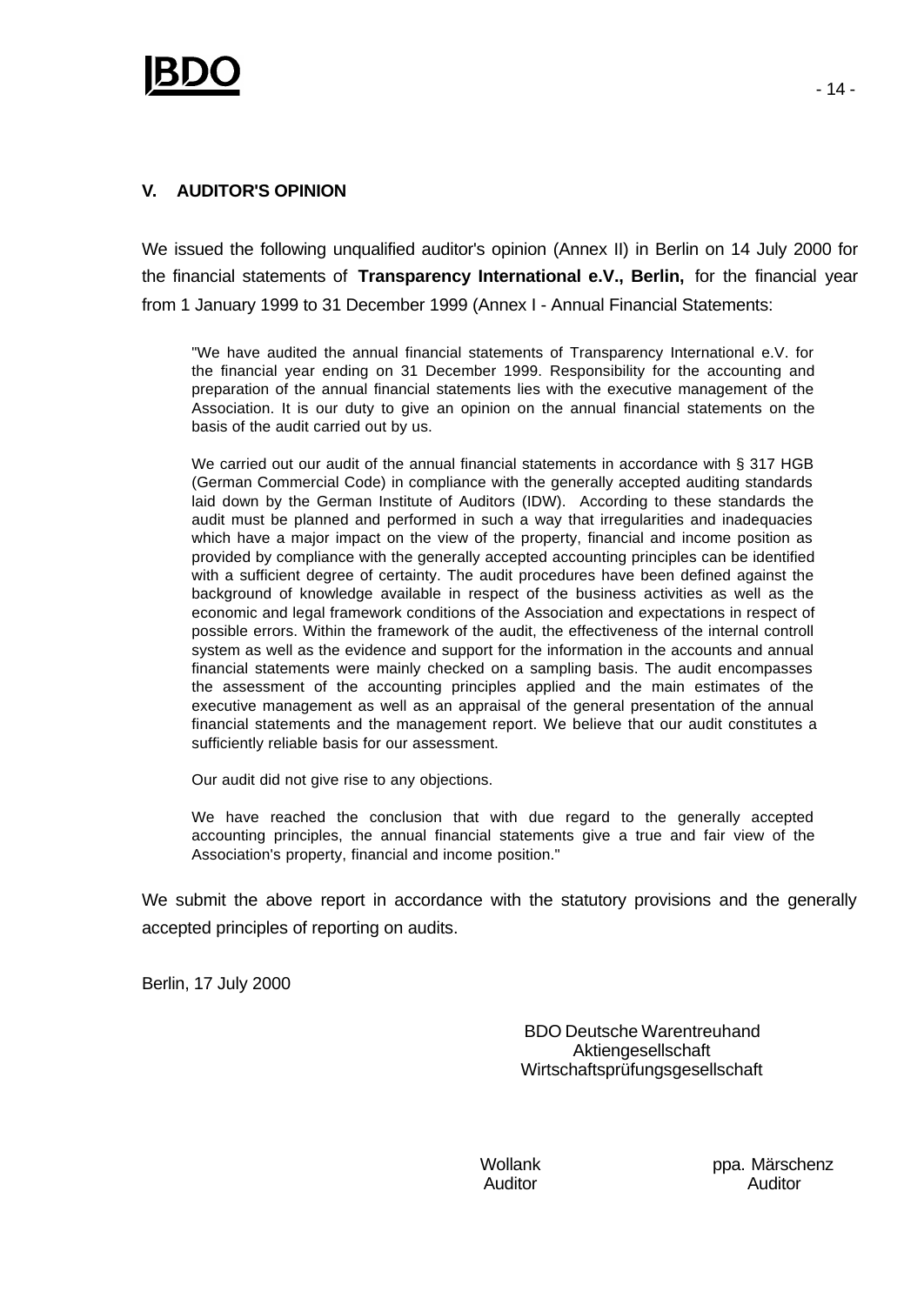

### **TRANSPARENCY INTERNATIONAL E.V., BERLIN ANNUAL FINANCIAL STATEMENTS FOR THE FINANCIAL YEAR FROM 1 JANUARY 1999 TO 31 DECEMBER 1999 BALANCE SHEET**

| <b>ASSETS</b>                                                             | 31.12.1999  |                        |        | Prev. year LIABILITIES                                                                                                                                                        |                                       | 31.12.1998              |
|---------------------------------------------------------------------------|-------------|------------------------|--------|-------------------------------------------------------------------------------------------------------------------------------------------------------------------------------|---------------------------------------|-------------------------|
|                                                                           | <b>DM</b>   | <b>DM</b>              | 000 DM |                                                                                                                                                                               | <b>DM</b>                             | <b>DM</b>               |
| <b>FIXED ASSETS</b>                                                       |             |                        |        | <b>ASSOCIATION FUNDS</b>                                                                                                                                                      |                                       |                         |
| Intangible assets                                                         |             | 11.068,37              |        | 0 Free reserve                                                                                                                                                                | 28.300,00                             |                         |
| <b>Fixed assets</b><br>Other assets, furnishings and equipment            |             | 111.793,83             | 118    | - incl. transfer during the business year: DM 25.800,00<br>Appropriated reserve<br>- incl. transfer during the business year: DM 0,00<br>Operating cash reserve<br>Net profit | 425.000,00<br>389.577,00<br>59.217.74 |                         |
| <b>CURRENT ASSETS</b>                                                     |             |                        |        |                                                                                                                                                                               |                                       | 902.094,74              |
| Accounts receivable and other assets<br>Trade receivables<br>Other assets | .930.774,33 | 61.342,35 1.992.116,68 | 5Ι     | <b>16 SPECIAL RESERVE FROM DONATIONS</b><br>FOR THE FINANCING OF FIXED ASSETS                                                                                                 |                                       | 95.129,33               |
| Cash on hand, cash at bank                                                |             | 2.570.375,01           | 1.858  | <b>PROVISIONS</b>                                                                                                                                                             |                                       | 268.221,01              |
| <b>PREPAID EXPENSES</b>                                                   |             | 0,00                   | 16     | <b>LIABILITIES</b><br>Trade payables<br>Liabilities from donations<br>Other liabilities                                                                                       | 135.190,10<br>3.122.930,32            | 161.788,39 3.419.908,81 |
|                                                                           |             | 4.685.353,89           | 2.013  |                                                                                                                                                                               |                                       | 4.685.353,89            |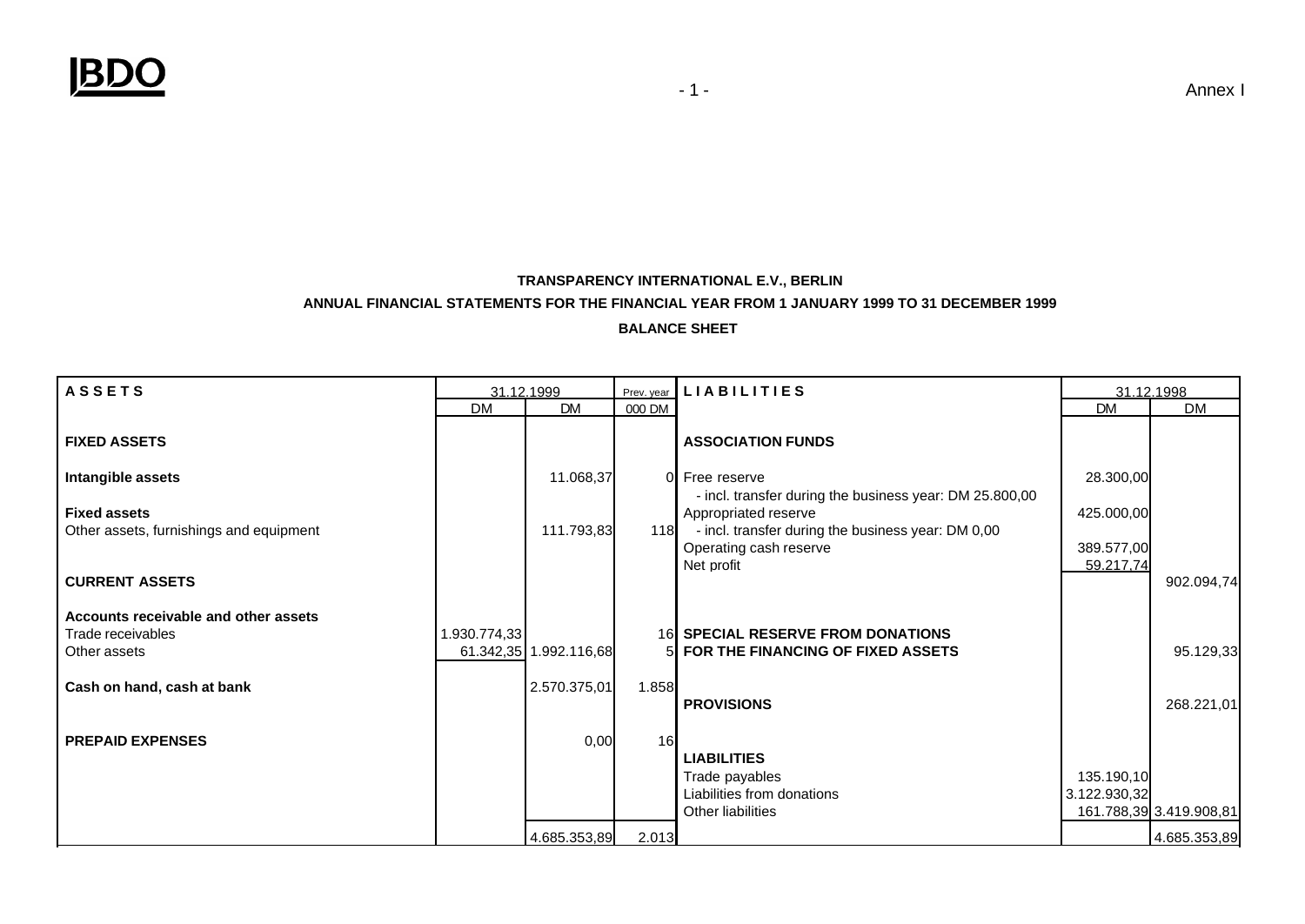

## **Transparency International e.V., Berlin**

# **Financial Statement for the Financial Year from 01 January 1999 – 31 December 1999**

# **Profit and Loss Statement**

|                                                                           | 1999            |                             | Prev.year        |
|---------------------------------------------------------------------------|-----------------|-----------------------------|------------------|
|                                                                           | DM              | DM                          | 000 DM           |
| Income from donations and subsidies                                       |                 | 5.720.318,53                | 3.906            |
| Other operating income                                                    |                 | 541.466,29                  | 195              |
| Personnel expenses<br>Wages and salaries<br>Social security contributions | $-1.362.861,45$ | $-289.843,41$ -1.652.704,86 | $-846$<br>$-180$ |
| Subtotal                                                                  |                 | 4.609.079,96                | 3.075            |
| Income from the reversal of special reserves                              | 44.799,42       |                             | 22               |
| Transfer to special reserves                                              | $-68.608,13$    | $-23.808,71$                | $-93$            |
| Depreciation of intangible assets<br>and fixed assets                     |                 | $-127.131,24$               | $-45$            |
| Other operating expenses                                                  |                 | -4.203.538,91               | $-2.724$         |
| Other interest and similar income                                         |                 | 6.078,09                    | 12               |
| Extraordinary income                                                      |                 | 122.522,72                  | 0                |
| Net income for the year                                                   |                 | 383.201,91                  | 247              |
| Transfer from reserves                                                    |                 | 0,00                        | 271              |
| Transfer to reserves                                                      |                 | $-415.377,00$               | $-427$           |
| Profit brought forward                                                    |                 | 91.392,83                   | 0                |
| Net profit                                                                |                 | 59.217,74                   | 91               |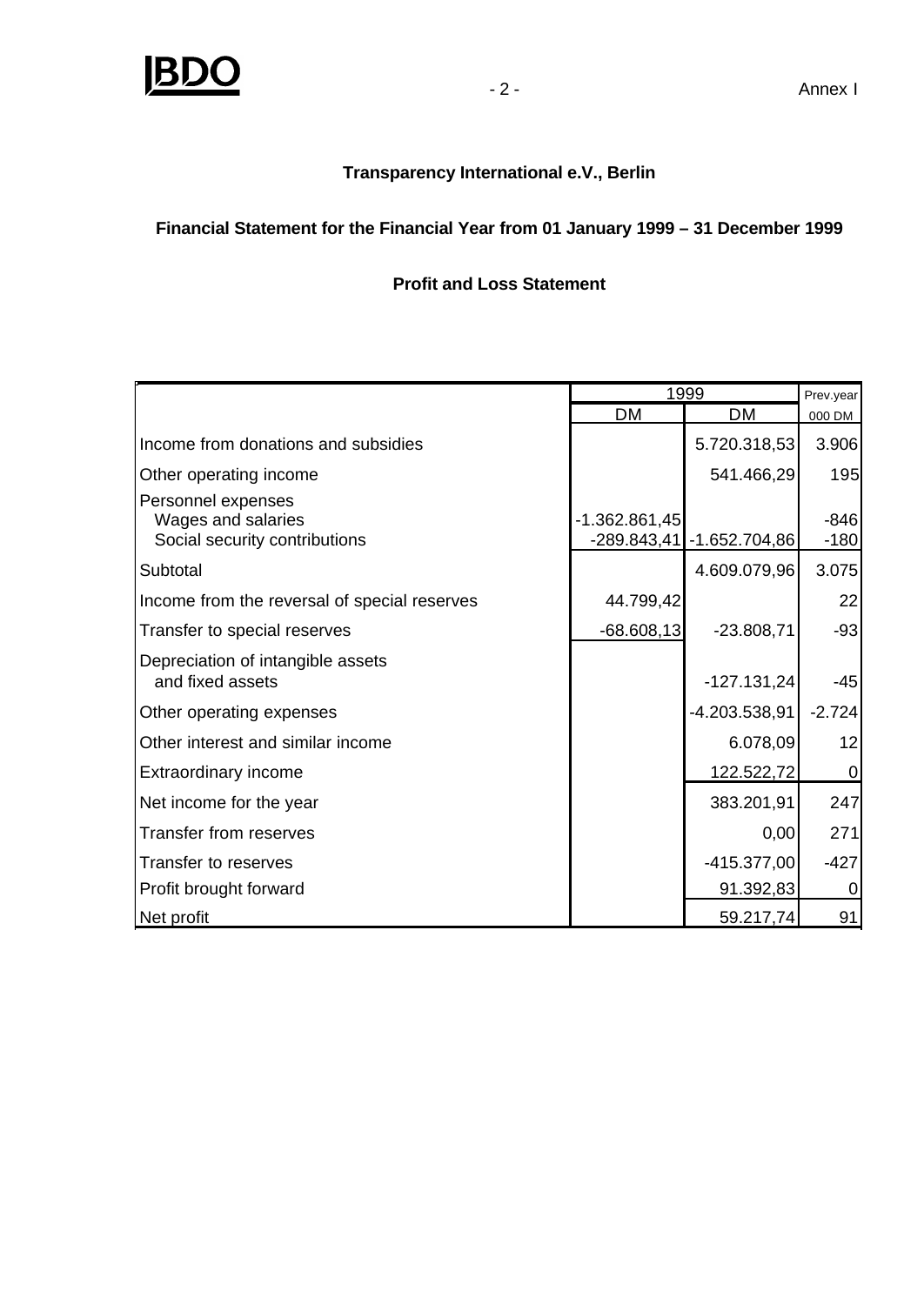## **MOVEMENT OF FIXED ASSETS TRANSPARENCY INTERNATIONAL E.V., BERLIN ANNUAL FINANCIAL STATEMENTS FOR THE FINANCIAL YEAR FROM 1 JANUARY 1999 TO 31 DECEMBER 1999**

|                           | <b>Acquisition values</b> |            |           | Depreciation                   |                   |                                                     | Net book value      |          |                                      |           |
|---------------------------|---------------------------|------------|-----------|--------------------------------|-------------------|-----------------------------------------------------|---------------------|----------|--------------------------------------|-----------|
|                           | As at                     | Additions  | Disposals | As at                          | As at             | Additions                                           | Disposals I         | As at    | As at                                | As at     |
|                           | .1.1999                   |            |           | 31.12.1999                     | 1.1.1999          |                                                     |                     |          | 31.12.1999   31.12.1999   31.12.1998 |           |
|                           | DM                        | <b>DM</b>  | DM.       | DM                             | DM                | DM                                                  | DM                  | DM       | DM                                   | <b>DM</b> |
| Intangible assets         |                           |            |           |                                |                   |                                                     |                     |          |                                      |           |
| Software                  | 0,00                      | 15.631,12  | 0,00      | 15.631,12                      | 0.00              | 4.562,75                                            | 0,00                | 4.562,75 | 11.068,37                            | 0,00      |
|                           |                           |            |           |                                |                   |                                                     |                     |          |                                      |           |
| <b>Fixed assets</b>       |                           |            |           |                                |                   |                                                     |                     |          |                                      |           |
| Furnishings and equipment | 149.097,31                | 52.977.01  |           | $0,00$ 202.074,32              | 31.399,41         | 58.881.08                                           | 0,00                |          | 90.280,49 111.793,83 117.697,90      |           |
| Low-value assets          | 0.00 <sub>l</sub>         | 63.687,41  | 63.687.41 | 0.001                          | 0.00 <sub>l</sub> |                                                     | 63.687.41 63.687.41 | 0.001    | 0.001                                | 0.00      |
|                           | 149.097.31                | 116.664.42 |           | 63.687,41 202.074,32 31.399,41 |                   | 122.568,49 63.687,41                                |                     |          | 90.280,49 111.793,83 117.697,90      |           |
|                           | 149.097.31                | 132.295.54 |           |                                |                   | 63.687,41 217.705,44 31.399,41 127.131,24 63.687,41 |                     |          | 94.843,24 122.862,20 117.697,90      |           |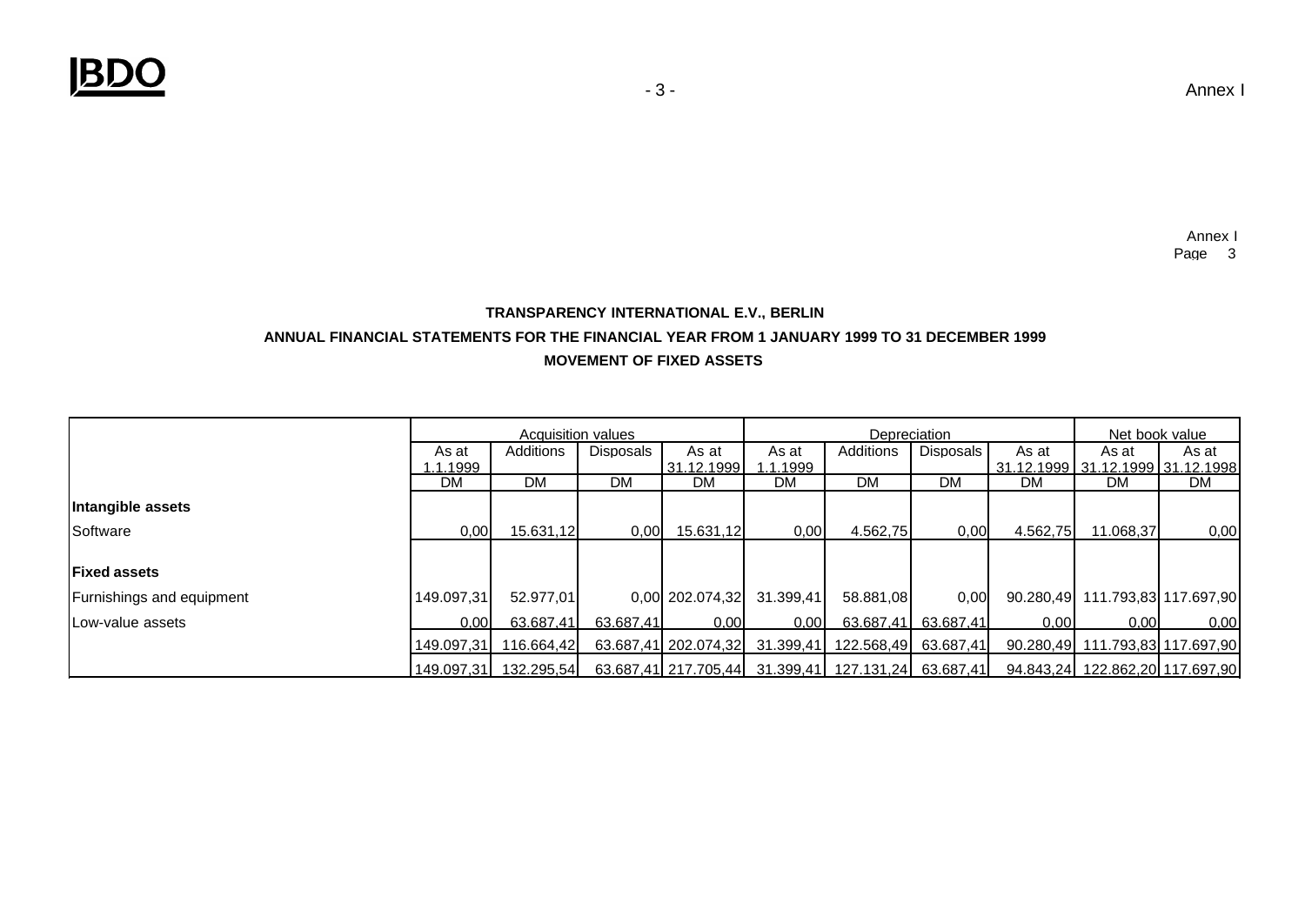

# **TRANSPARENCY INTERNATIONAL E.V., BERLIN AUDITOR'S OPINION**

We have audited the annual financial statements of Transparency International e.V. for the financial year ending on 31 December 1999. Responsibility for the accounting and preparation of the annual financial statements lies with the executive management of the Association. It is our duty to give an opinion on the annual financial statements on the basis of the audit carried out by us.

We carried out our audit of the annual financial statements in accordance with § 317 HGB (German Commercial Code) in compliance with the generally accepted auditing standards laid down by the German Institute of Auditors (IDW). According to these standards the audit must be planned and performed in such a way that irregularities and inadequacies which have a major impact on the view of the property, financial and income position as provided by compliance with the generally accepted accounting principles can be identified with a sufficient degree of certainty. The audit procedures have been defined against the background of knowledge available in respect of the business activities as well as the economic and legal framework conditions of the Association and expectations in respect of possible errors. Within the framework of the audit, the effectiveness of the internal controll system as well as the evidence and support for the information in the accounts and annual financial statements were mainly checked on a sampling basis. The audit encompasses the assessment of the accounting principles applied and the main estimates of the executive management as well as an appraisal of the general presentation of the annual financial statements and the management report. We believe that our audit constitutes a sufficiently reliable basis for our assessment.

Our audit did not give rise to any objections.

We have reached the conclusion that with due regard to the generally accepted accounting principles, the annual financial statements give a true and fair view of the Association's property, financial and income position.

Berlin, 14 July 2000

BDO Deutsche Warentreuhand Aktiengesellschaft Wirtschaftsprüfungsgesellschaft

Wollank ppa. Märschenz Auditor Auditor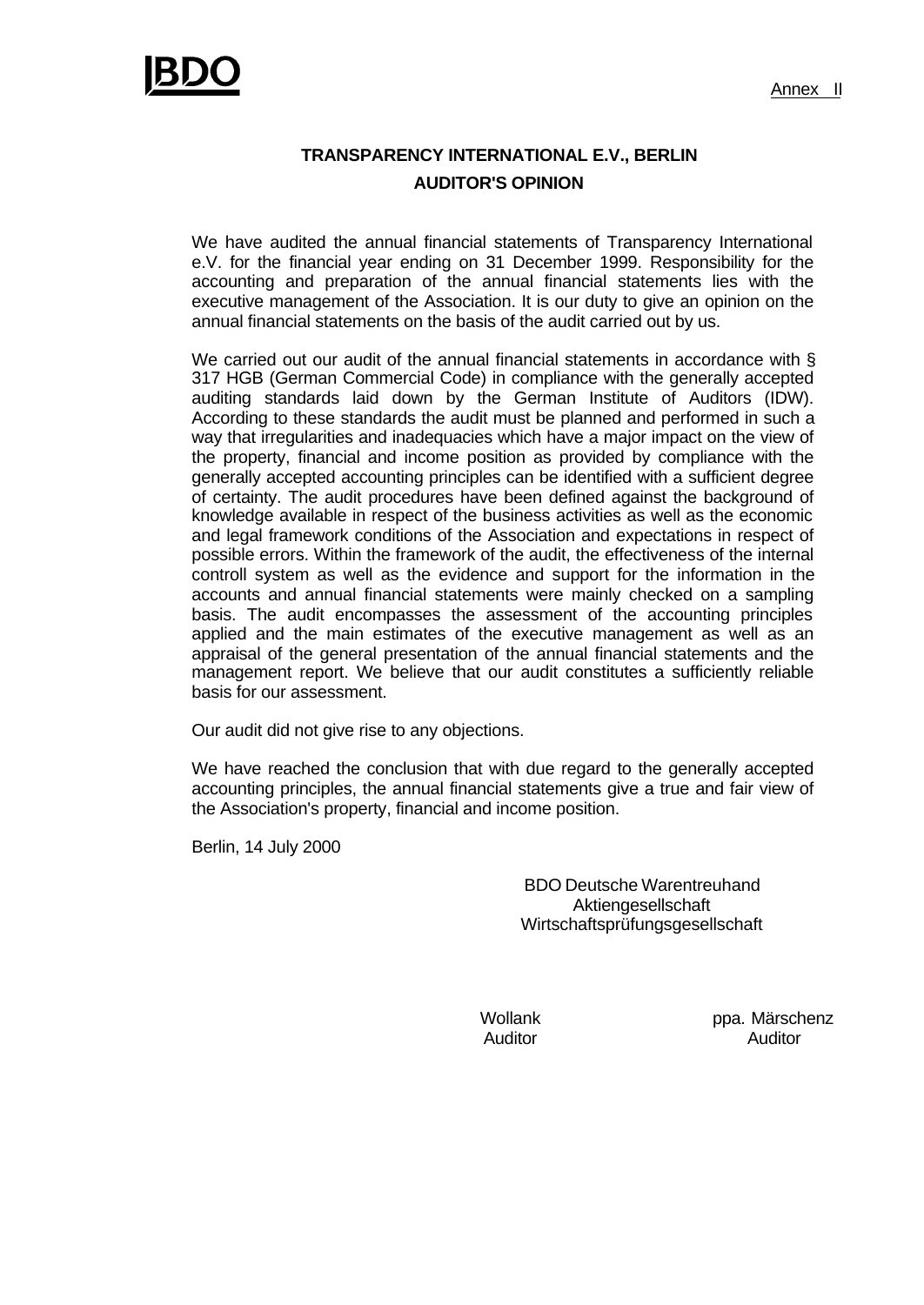

Annex III Page

# **TRANSPARENCY INTERNATIONAL E.V., BERLIN LEGAL, ECONOMIC AND FINANCIAL STATUS**

### **Legal status**

Transparency International e.V. is entered in the register of associations at the local court of Charlottenburg under no. 13598 Nz. The Charter, as amended on 28 February 1994, is applicable since the amendment to the Charter adopted at the Membership Meeting in Kuala Lumpur, Malaysia, on 15 September 1998 has not yet been entered in the register of associations.

The purpose of TI is to take action to reduce corruption in international business transactions so as encourage international fairness and equity. Its mission is to gain and enhance publicsupport and understanding for anti-corruption programmes.

TI pursues exclusively and directly non-profit making goals within the meaning of the section "tax-privileged purposes" of the German Tax Code.

TI acts altruistically; its primary motive is not profit-oriented.

The funds of the Association may only be used for the stated purposes of the Association pursuant to its Charter. Members of the Association do not, in that capacity, receive allocations from Association funds. No individual may benefit from these funds through expenditure which is not in line with the purpose of the Society or through disproportionately high remuneration.

The organs of the Association are the Executive - which comprises three members -, the Board of Directors - which comprises 12 members - and the Membership Meeting.

During the year under review the Executive comprised the following gentlemen:

| Dr. Peter Eigen, Berlin (Germany) |                    | - Chairman      |
|-----------------------------------|--------------------|-----------------|
| Kamal Hossain, Dhaka (Bangladesh) | (until March 1999) | - Vice-Chairman |
| Frank Vogl, Washington D.C. (USA) |                    | - Vice-Chairman |
| Tunku Abdul Aziz, Malaysia        | (from March 1999)  | - Vice-Chairman |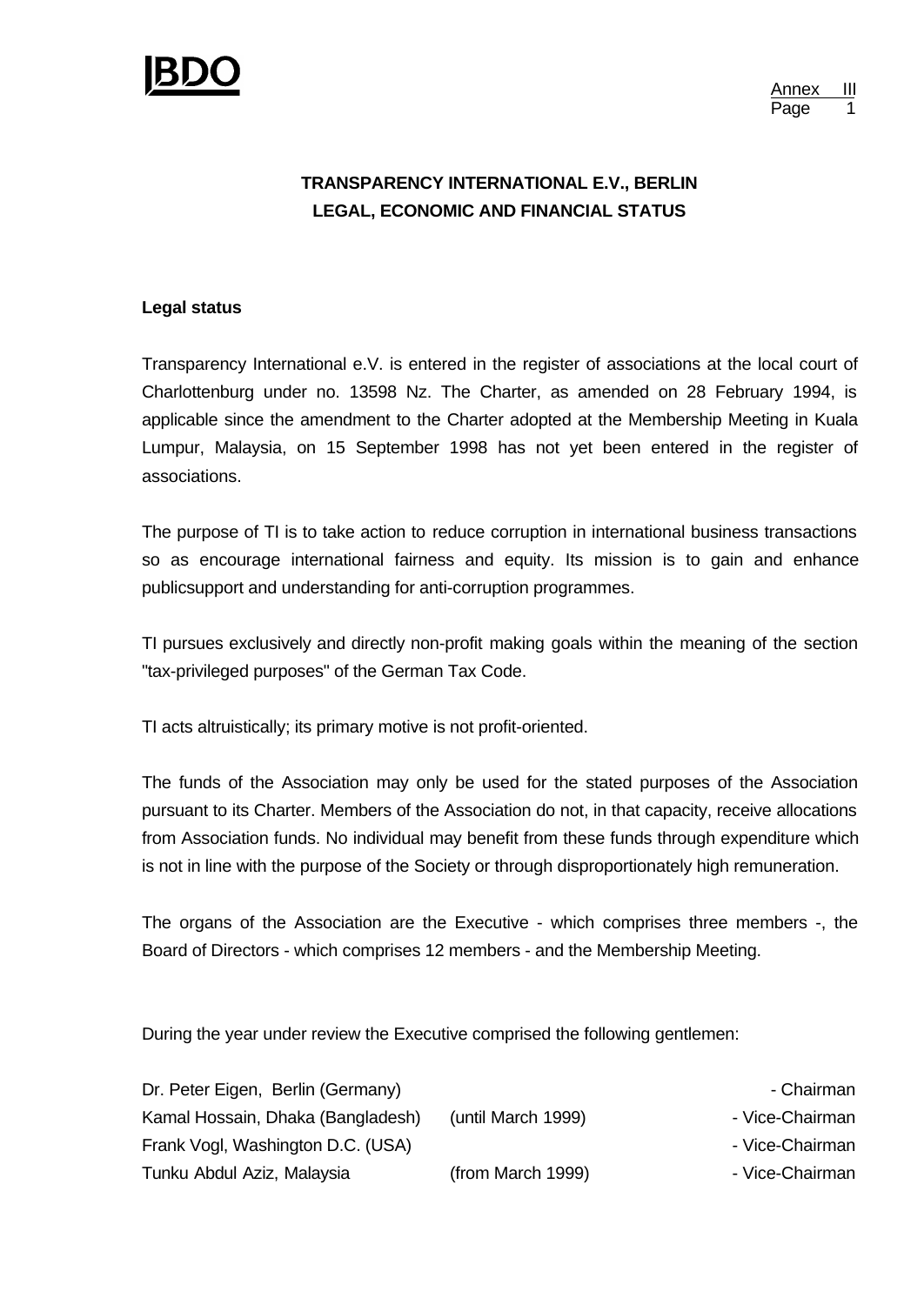

During the year under review the Board of Directors comprised:

| Dr. Peter Eigen, Germany            |                      | - Chairman      |
|-------------------------------------|----------------------|-----------------|
| Kamal Hossain, Bangladesh           | (until March 1999)   | - Vice-Chairman |
| Frank Vogl, USA                     |                      | - Vice-Chairman |
| Tunku Abdul Aziz, Malaysia          | (from March 1999)    | - Vice-Chairman |
| Laurence Cockcroft, United Kingdom  | (until October 1999) |                 |
| Oby K. Ezekwesili, Nigeria          | (from October 1999)  |                 |
| Fritz Heimann, USA                  |                      |                 |
| Valeria Merino Dirani, Ecuador      | (until October 1999) |                 |
| Peter Rooke, Australia              |                      |                 |
| Ibrahim Seushi, Tanzania            |                      |                 |
| Adam Tertak, Hungary                |                      |                 |
| Michael Wiehen, Germany             |                      |                 |
| Devendra Raj Panday, Nepal          | (from October 1999)  |                 |
| John Githongo, Kenya                | (from October 1999)  |                 |
| Maria Eugenia Estenssoro, Argentina | (from October 1999)  |                 |
| Rosa Ines Ospina, Colombia          | (from October 1999)  |                 |

The Society had 81 active members on 31 December 1999.

Moreover, the Society has an Advisory Council comprising individuals from varied geographical, cultural and professional backgrounds and extensive experience in areas specifically relating to the purpose and work of the Society.

The members of the Advisory Council are appointed by the Board of Directors for a period of at least three years.

At the last Membership Meeting in Durban, South Africa, from 7 to 10 October 1999 the annual statement of accounts 1998 was discussed. The Executive and the Board of Directors were granted discharge for the year 1998.

The next Membership Meeting will probably take place in Ottawa, Canada, on 29 and 30 September 2000.

Membership fees for the active members were not laid down.